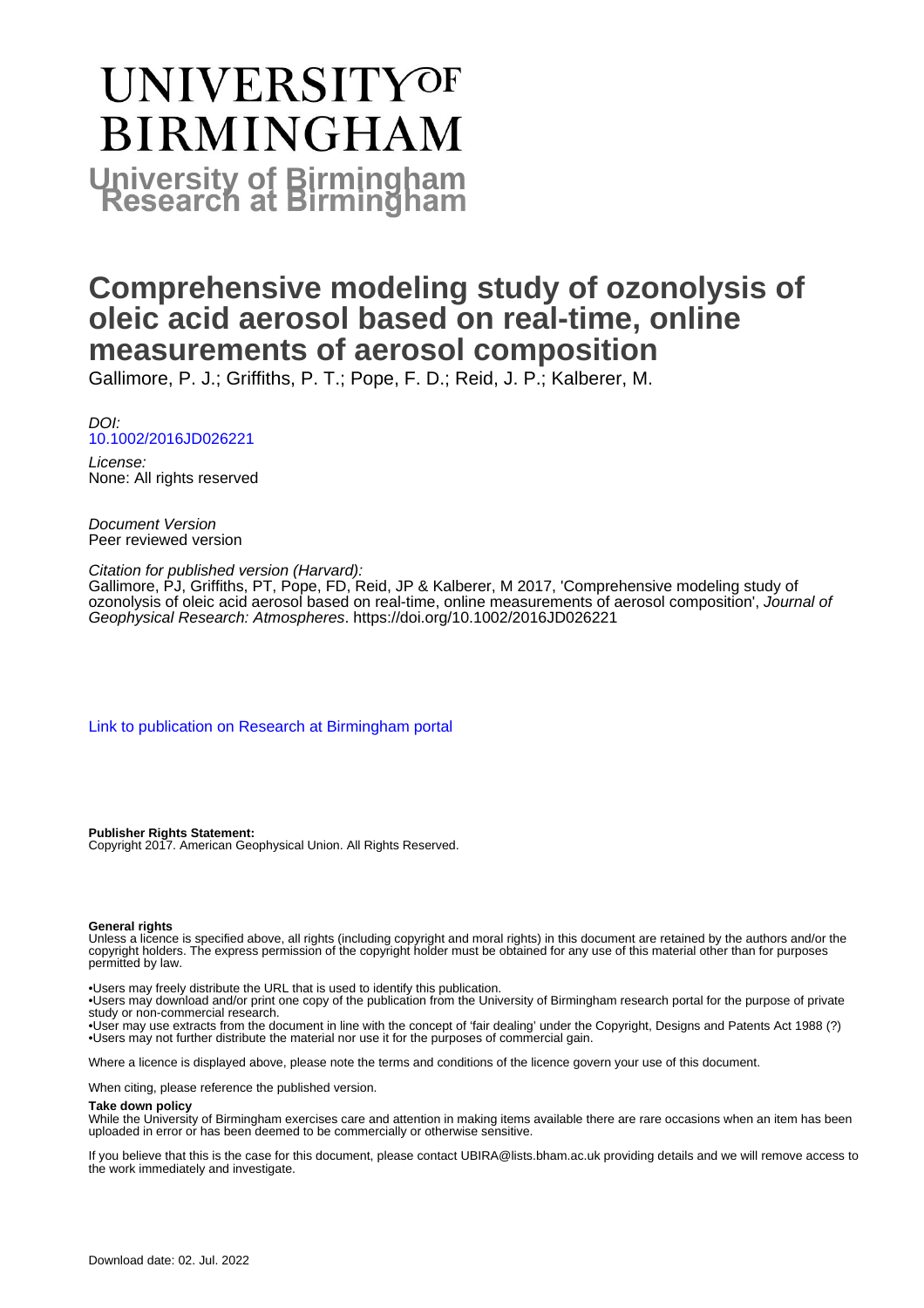| 1              | Comprehensive modelling study of ozonolysis of oleic acid aerosol based on real-time,                                                                     |  |  |  |  |  |
|----------------|-----------------------------------------------------------------------------------------------------------------------------------------------------------|--|--|--|--|--|
| $\overline{2}$ | online measurements of aerosol composition                                                                                                                |  |  |  |  |  |
| 3              | P.J. Gallimore <sup>1</sup> , P.T. Griffiths <sup>1</sup> , F.D. Pope <sup>2</sup> , J.P. Reid <sup>3</sup> and M. Kalberer <sup>1</sup>                  |  |  |  |  |  |
| 4<br>5         | <sup>1</sup> Department of Chemistry, University of Cambridge, Lensfield Road, Cambridge, CB2 1EW,<br>UK.                                                 |  |  |  |  |  |
| 6<br>7         | <sup>2</sup> School of Geography, Earth and Environmental Sciences, University of Birmingham,<br>Edgbaston, Birmingham, B15 2TT, UK.                      |  |  |  |  |  |
| 8              | <sup>3</sup> School of Chemistry, University of Bristol, Bristol, BS8 1TS, UK.                                                                            |  |  |  |  |  |
| 9              |                                                                                                                                                           |  |  |  |  |  |
| 10<br>11       | Corresponding authors: Peter Gallimore (pjg48@cam.ac.uk), Paul Griffiths (ptg21@cam.ac.uk)                                                                |  |  |  |  |  |
| 12             | <b>Key Points:</b>                                                                                                                                        |  |  |  |  |  |
| 13<br>14       | Extractive Electrospray Ionisation Mass Spectrometry can be used to assess reaction<br>$\bullet$<br>kinetics in oleic acid aerosols.                      |  |  |  |  |  |
| 15<br>16       | The most important sinks for Criegee intermediates formed during oleic acid ozonolysis<br>$\bullet$<br>are isomerization and secondary ozonide formation. |  |  |  |  |  |
| 17<br>18<br>19 | The Pretty Good Aerosol Model can reproduce measurements of evolving reactant loss,<br>$\bullet$<br>product formation and particle size change.           |  |  |  |  |  |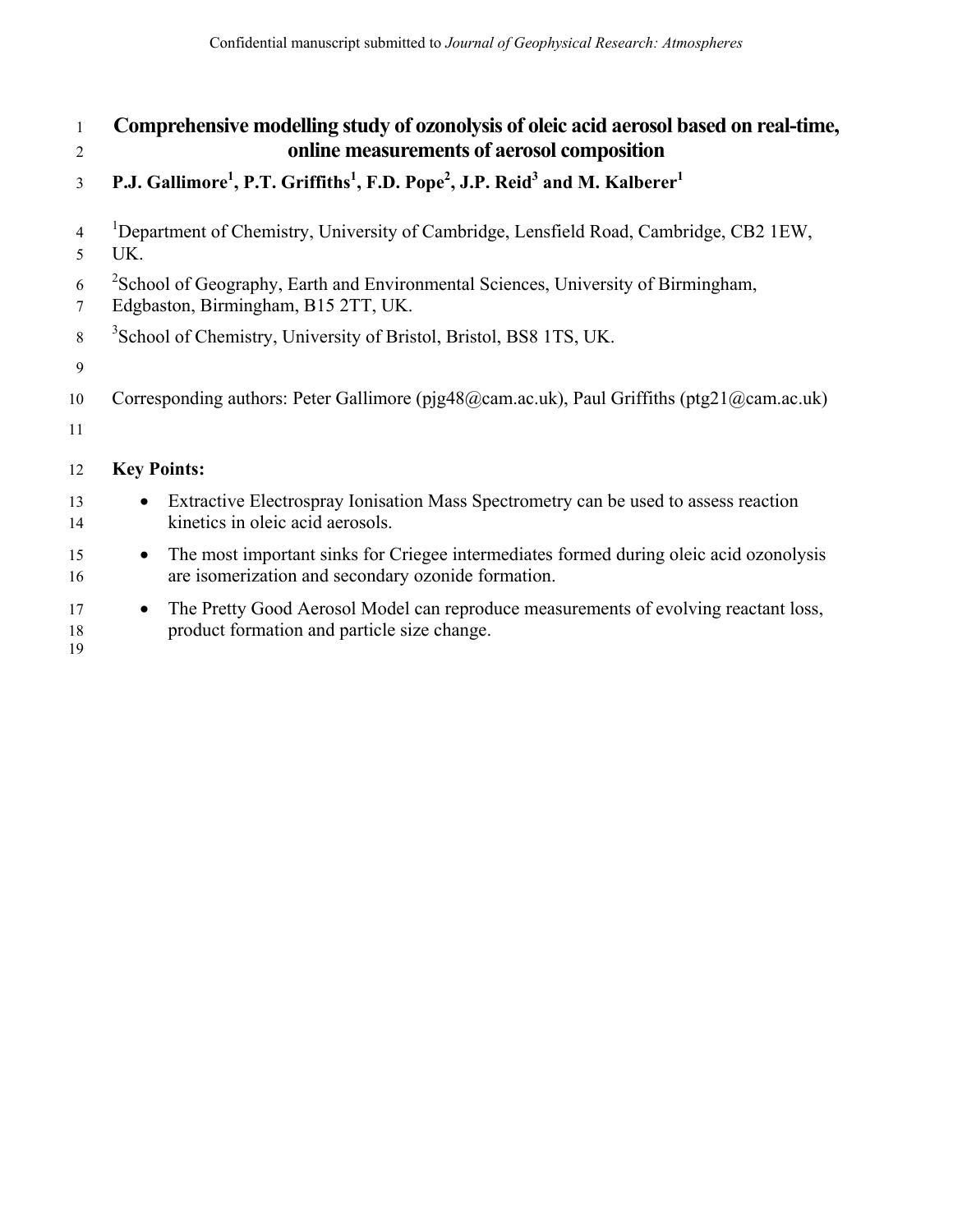#### 20 Abstract

21 The chemical composition of organic aerosols profoundly influences their atmospheric 22 properties, but a detailed understanding of heterogeneous and in-particle reactivity is lacking. We 23 present here a combined experimental and modelling study of the ozonolysis of oleic acid 24 particles. An online mass spectrometry (MS) method, Extractive Electrospray Ionization (EESI), 25 is used to follow the composition of the aerosol at a molecular level in real time; relative changes 26 in the concentrations of both reactants and products are determined during aerosol aging. The 27 results show evidence for multiple non first order reactions involving stabilized Criegee 28 intermediates, including the formation of secondary ozonides and other oligomers. Offline 29 Liquid Chromatography (LC) MS is used to confirm the online MS assignment of the 30 monomeric and dimeric products. We explain the observed EESI-MS chemical composition 31 changes, and chemical and physical data from previous studies, using a process-based aerosol 32 chemistry simulation, the Pretty Good Aerosol Model (PG-AM). In particular, we extend 33 previous studies of reactant loss by demonstrating success in reproducing the time dependence of 34 product formation and the evolving particle size. This advance requires a comprehensive 35 chemical scheme coupled to the partitioning of semivolatile products; relevant reaction and 36 evaporation parameters have been refined using our new measurements in combination with PG-37 AM.

#### 38 **1. Introduction**

39 Organic compounds comprise a significant fraction of fine aerosol particle mass in the 40 atmosphere [*Murphy et al.*, 2006]. The chemical composition of both directly emitted, primary 41 organic particles and those formed by secondary processes is transformed continuously in the 42 atmosphere [*Ziemann and Atkinson*, 2012], with contingent but poorly understood influences on 43 the Earth's climate [*Boucher et al.*, 2013] and human health [*Pope et al.*, 2009].

44 Heterogeneous and in-particle reactions of organic compounds are particularly poorly 45 understood. In-particle reactivity is complicated by the strong influence of composition (aerosol 46 water content, ionic strength, organic functional group concentrations etc.) on observed reactions 47 and products [*Kroll and Seinfeld*, 2008]. In addition, identifying individual reaction pathways in 48 chemically complex mixtures is a difficult analytical and conceptual challenge [*Noziere et al.*,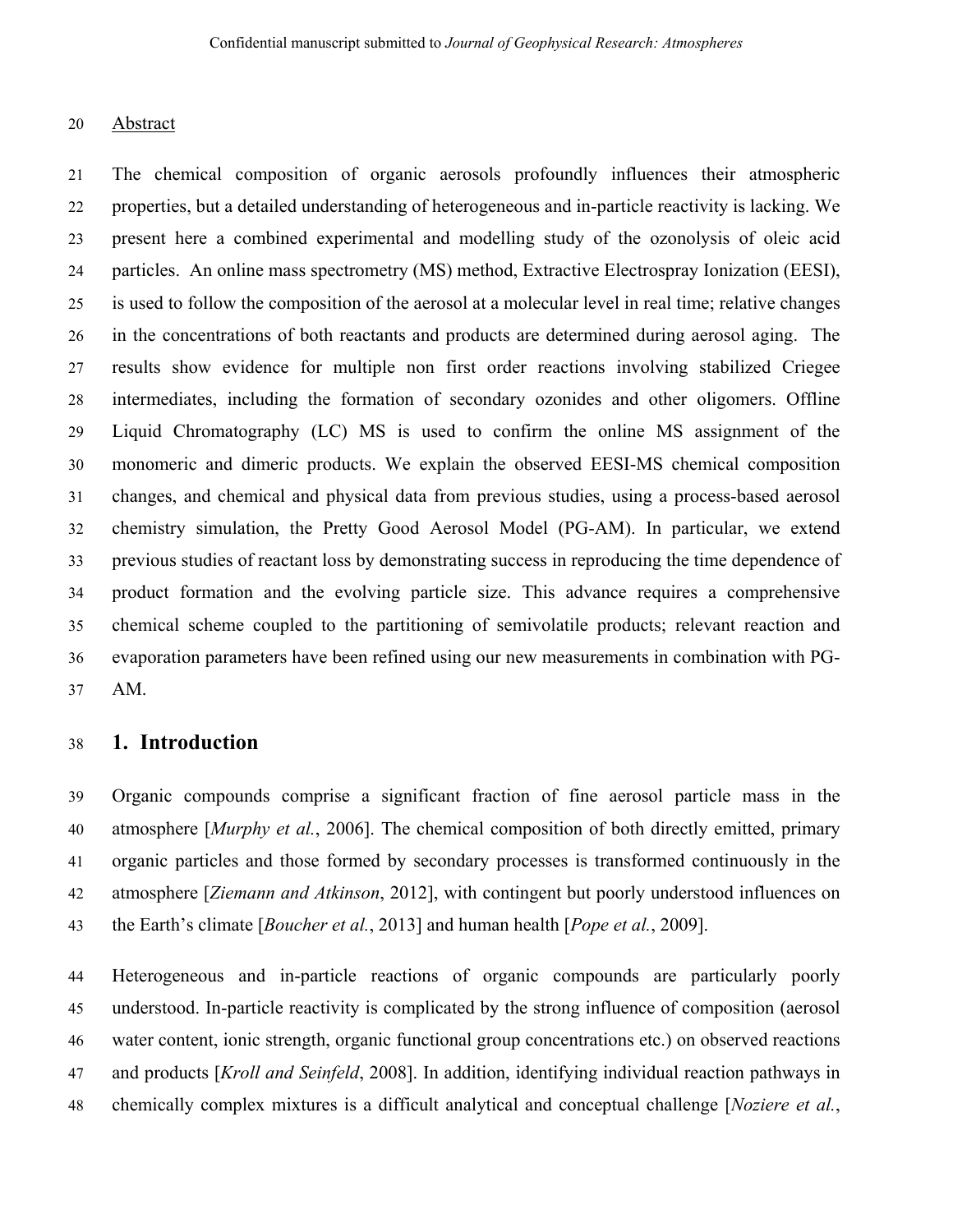49 2015]. Previous studies have attempted to quantify reactive uptake to particles [*Liggio and Li*, 50 2006; *Rudich et al.*, 2007] and lifetimes of marker compounds in aerosols with respect to 51 heterogeneous oxidation [*Robinson et al.*, 2007; *Zhao et al.*, 2014]. The thermodynamic viability 52 of some reversible accretion reactions in particles have also been assessed [*Barsanti and*  53 *Pankow*, 2005, 2006]. In general, however, there is a need for detailed studies which elucidate 54 the major products, channels and pathways of in-particle reactions as a starting point for 55 assessing their atmospheric implications.

56 This study presents a combined measurement and modelling approach to understand product 57 formation mechanisms and kinetics during the heterogeneous ozonolysis of oleic acid (OA) 58 particles. Oleic acid is a low vapor pressure unsaturated fatty acid. Fatty acids are an important 59 class of compounds in the atmosphere [*Rogge et al.*, 1993; *Mochida et al.*, 2002; *Wang et al.*, 60 2006] and moreover OA aerosols have become an important test case for our understanding of 61 heterogeneous and in-particle reactions [*Ziemann*, 2005; *Zahardis and Petrucci*, 2007]. Here, 62 time-resolved molecular composition measurements are obtained from a recently developed 63 mass spectrometry (MS) technique, Extractive Electrospray Ionization (EESI) [*Gallimore and*  64 *Kalberer*, 2013]. EESI-MS is an online method capable of extracting and ionizing organic 65 analytes from aerosols to produce molecular ions with minimal fragmentation. Intensity changes 66 of reactant and product ions can be related to concentration changes in particles.

67 A few explicit or near-explicit models of organic aerosol chemistry have been described in recent 68 years [*Griffiths et al.*, 2009; *McNeill et al.*, 2012; *Berkemeier et al.*, 2013; *Houle et al.*, 2015]. 69 These provide a flexible and rigorous framework in which to test our understanding of aerosol 70 chemistry and transport phenomena, in so far as relevant physico-chemical data are available. 71 Comparison with detailed measurements is essential for model validation; their predictive ability 72 can then be used to probe experimentally inaccessible phenomena, refine uncertain parameters 73 and provide a link between experiment and larger-scale models. Here, we use the Pretty Good 74 Aerosol Model (PG-AM) adapted from *Griffiths et al.* [2009]. Reaction, diffusion and interfacial 75 transport are represented explicitly in the model based on evaluated physical parameters derived 76 from the literature. We compare to a range of previous observations of oleic acid loss and 77 particle size change. We have also built a detailed chemical mechanism to capture the time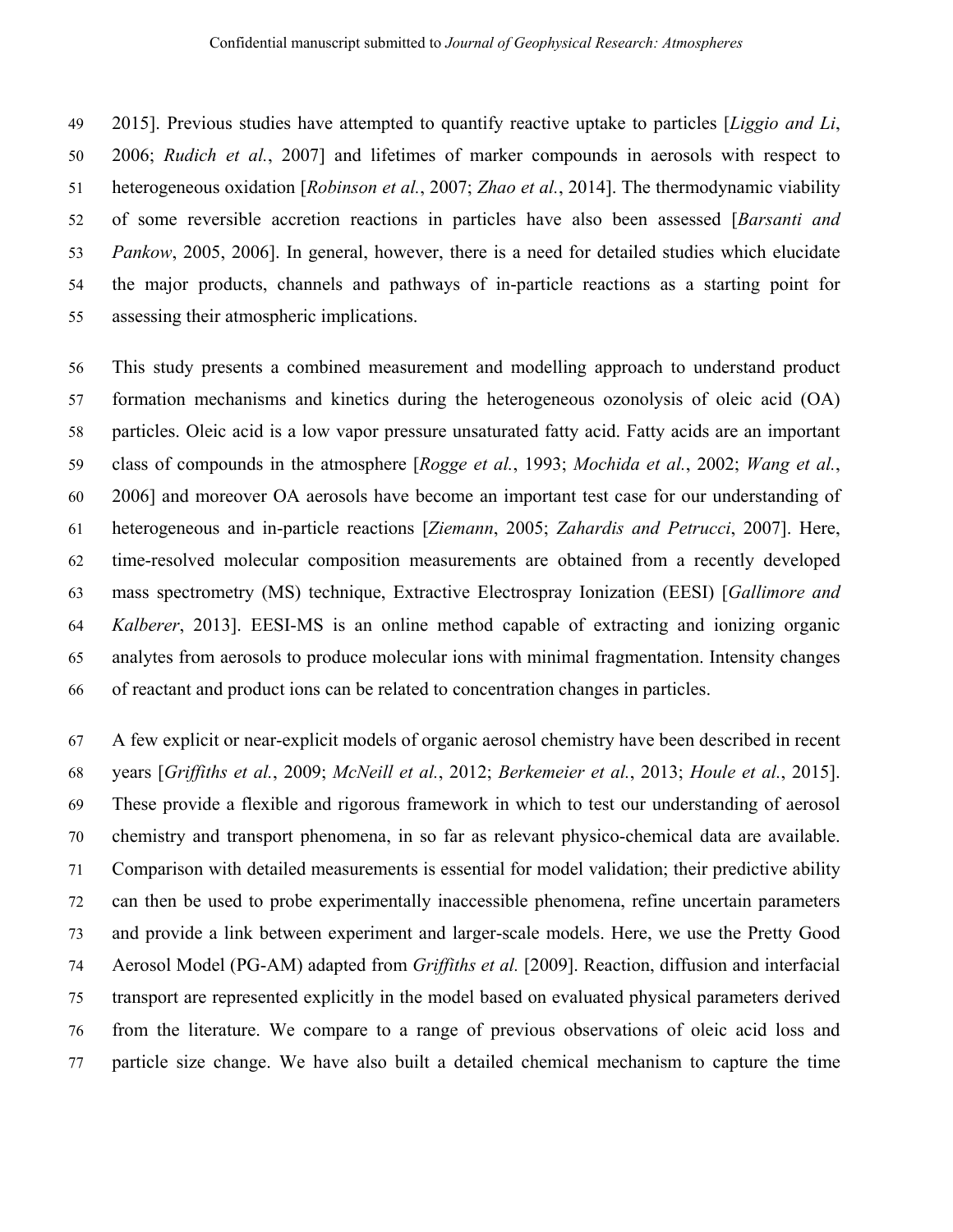78 dependence of multi-generational product formation observed by EESI-MS, in particular 79 elucidate the fates of Criegee intermediates (CIs) formed during ozonolysis.

80

#### 81 **2. Methods**

## 82 **2.1. Aerosol Flow Tube experiments**

83 Oleic acid particles were generated in the laboratory and reacted with ozone according to the 84 scheme in Figure 1. A solution of 3 mmol/L oleic acid (99%, Sigma Aldrich) in ethanol 85 (analytical reagent grade, Fisher) was prepared for use in a custom built constant-output 86 nebuliser. The nebuliser was supplied with nitrogen (oxygen-free, BOC) at a pressure of 2 bar 87 and output flow rate of 0.65 L/min. A charcoal denuder was employed to remove ethanol from 88 the particles, although small amounts (we estimate a few percent on a molar basis) were detected 89 in the MS analysis. No water was added to the system and the measured relative humidity (RH) 90 was less than 5% throughout the experiments. Ozone was produced by flowing synthetic air 91 (zero grade, BOC) through a photolysis tube containing a mercury UV lamp (Pen-Ray 3SC-9, 92 UVP) at 0.65 L/min. The concentration of ozone was varied by partially covering the lamp with 93 an aluminum sheath. It was varied between 8 and 22 ppm, determined after mixing with the 94 aerosol flow using a UV photometric ozone analyser (Thermo Scientific model 49i). 95 Experiments were performed in an air-conditioned laboratory at  $20^{\circ}$ C.

96 A series of steady-state reaction times between oleic acid particles and ozone were established 97 using five by-passable flow tubes. The aerosol and ozone were mixed into a 4 mm inner diameter 98 PTFE tube. The Reynolds number (Re) of the fluid flow was calculated as Re ~110 and a 99 laminar mixing time < 0.1 s was therefore estimated based on *Keyser* [1984]. The reaction time 100 was estimated by dividing the total reaction volume by the volumetric flow rate. The total 101 reaction volume could be varied between 0.1-5.4 L resulting in reaction times of  $\sim$ 3-140 s. A 102 second charcoal denuder was employed after the reaction volumes to remove any remaining 103 ozone and gas-phase organic species. The polydisperse aerosol size distribution was monitored 104 using a scanning mobility particle sizer (TSI model 3936). A single mode was observed with a 105 geometric standard deviation of 1.8, and a typical particle mass loading of 5 mg/m<sup>3</sup>. To account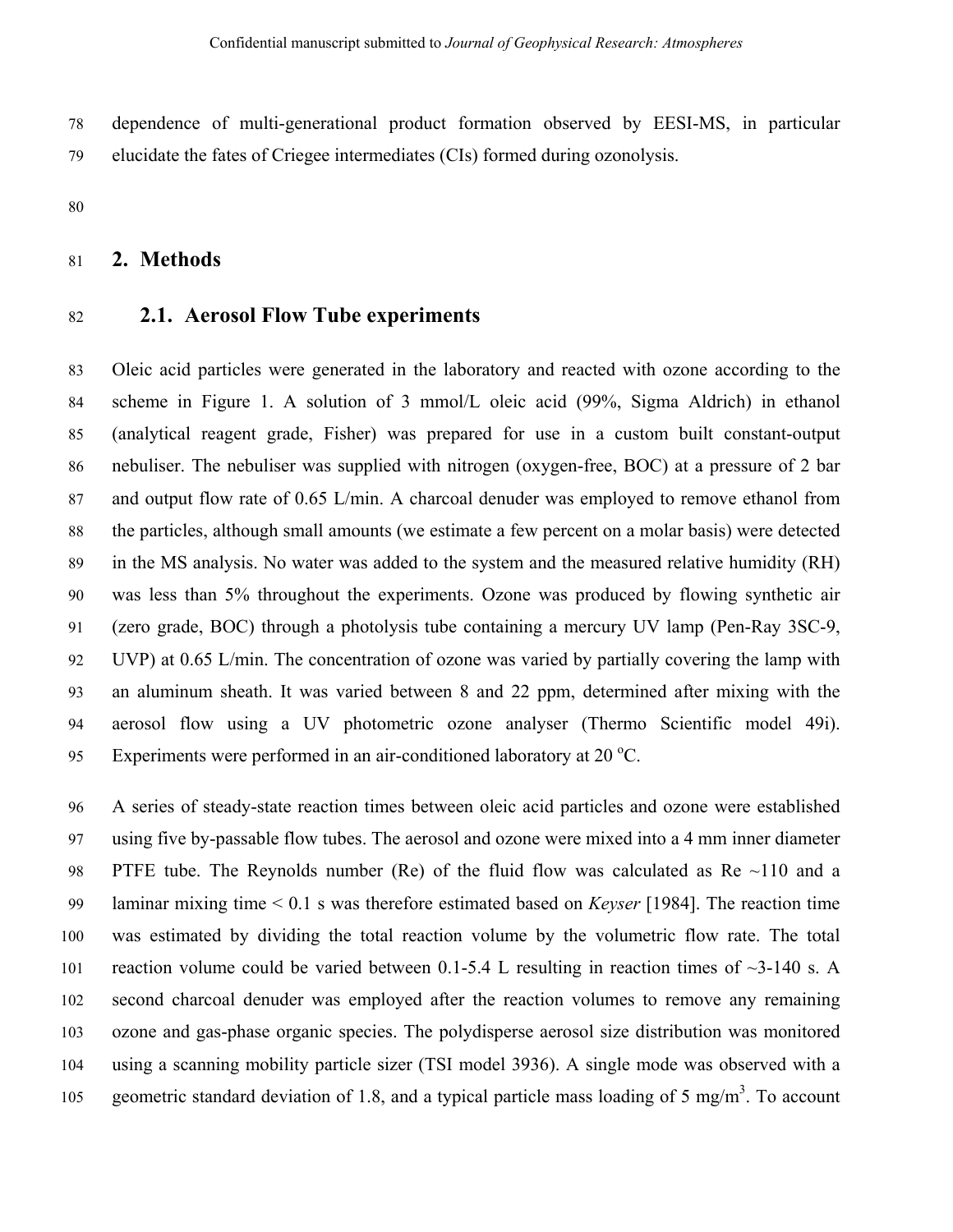- 106 for the full aerosol volume and surface area distributions, an "effective" average particle radius,
- 107  $r_{\text{eff}} = 3V_t/S_t$ , was calculated [*Stewart et al.*, 2004]. For fresh particles,  $r_{\text{eff}}$  was determined to be
- 108 250 nm and was used as the particle radius in the model simulations described below.

109



111 Figure 1: Schematic diagram of laboratory setup for ozonolysis of oleic acid aerosol and chemical 112 characterization. The ozone and aerosol were rapidly mixed so the exposure time was defined by the 113 variable reaction volume between mixing and the second denuder. The steady state aerosol composition 114 for a particular ozone exposure was acquired using EESI-MS, and the ion source was flushed with clean 115 air between samples and "blank" spectra were recorded during this time.

116

#### 117 **2.2. EESI-MS operation**

118 The EESI source is described in detail by *Gallimore and Kalberer* [2013]. Briefly, it consists of a 119 custom-built aerosol injector and housing which is interfaced with a commercially-available 120 electrospray ionisation (ESI) source (Thermo Scientific HESI-II). The primary solvent 121 electrospray was a water-methanol 1:1 mixture (Optima LC-MS grade solvents, Fisher 122 Scientific) containing 0.05% formic acid (90%, Breckland Scientific) and was operated in 123 negative ionisation mode with a spray voltage of –3.0 kV. The aerosol injector delivered 124 particles at a flow rate of 1 L/min into the primary solvent spray. Particle-droplet collisions 125 dissolve the aerosol analytes, which are ionised and ejected into the gas phase by a Coloumb 126 explosion mechanism typical for electrospray ionisation.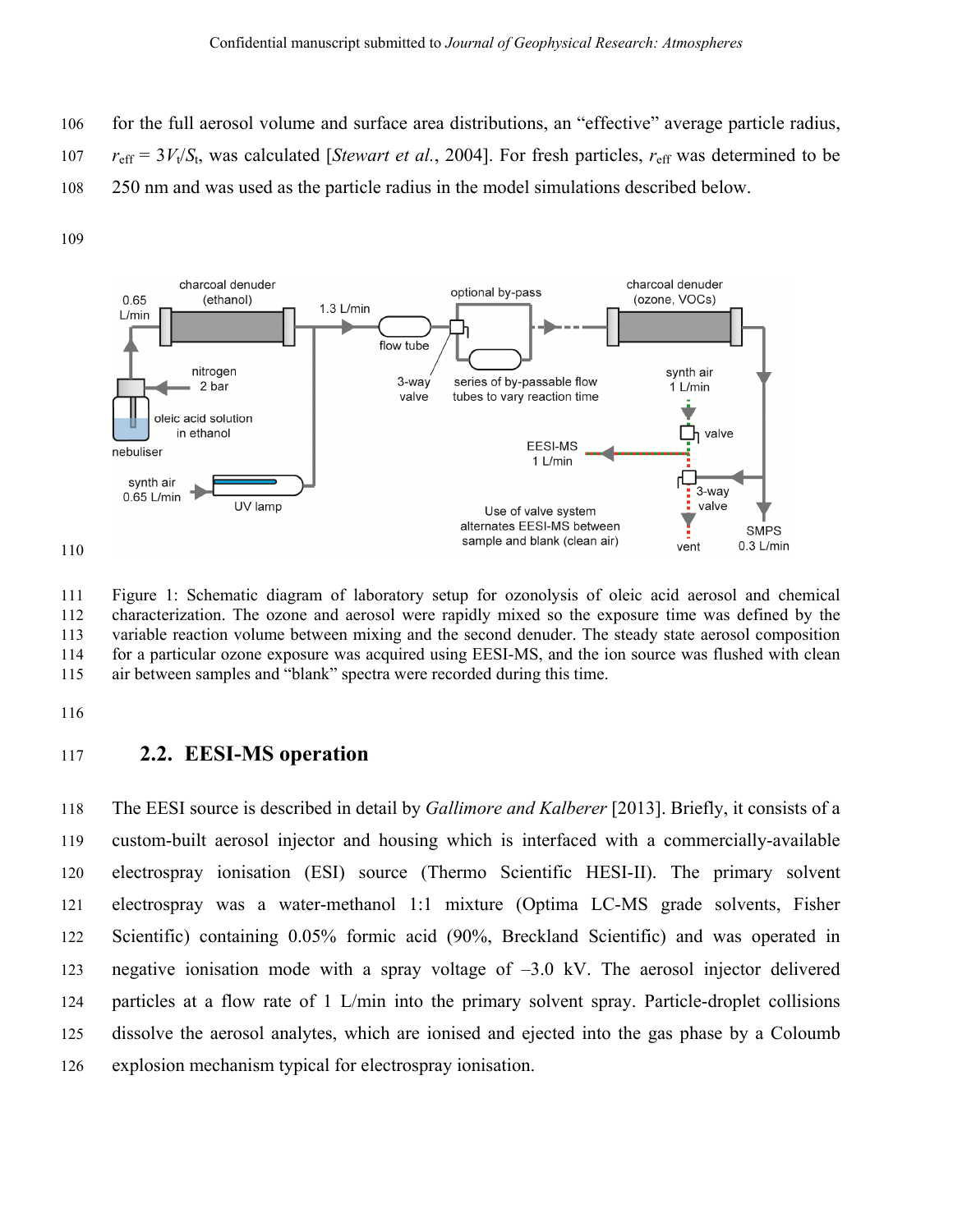127 The EESI-MS acquisition was varied between blank and sample measurements from the aerosol 128 flow tube setup. Prior to blank measurements, air was flushed through the source for 15 minutes 129 to remove particles from the previous sample while the aerosol flow was diverted to a vent. 130 During sample measurements, the flushing air flow was switched off and the aerosol diverted 131 into the EESI source. This assured a constant flow of 1 L/min into the source was maintained at 132 all times. Mass spectrometry measurements were made using an ultra-high resolution mass 133 spectrometer (Thermo Scientific LTQ Orbitrap Velos). The high mass accuracy (<2 ppm) and 134 resolution (m/Δm = 100 000 at *m/z* 400) of this instrument means that unambiguous molecular 135 formula assignments for reaction product ions are usually achieved.

136 Measurements were repeated three times for each reaction time and the standard deviation of the 137 relative peak intensities in the mass spectra were calculated (uncertainty on the ordinate in 138 kinetic plots). The largest uncertainty related to ozone exposure (abscissa in kinetic plots) was 139 the observation of limited quantities of oleic acid oxidation products (5-7 %) even before 140 deliberate ozone exposure. This prior exposure (for example in the nebulizer or during sample 141 preparation) was estimated by extrapolating best fit curves of the major products (azaleic acid 142 (AA), 9-oxononanoic acid (9-ON) and nonanoic acid (NA)) back to a hypothetical "zero" intensity where they intercepted the ozone exposure axis. A prior exposure of  $1.6 \times 10^{-5}$  atm s 144 was estimated and used in Figures 4 and 5.

#### 145 **2.3. Numerical Simulation of aerosol processes**

146 In support of the measurements, we compared the results against a numerical model of reactive 147 uptake of ozone by oleic acid aerosol. The Pretty Good Aerosol Model (PG-AM) describes the 148 coupled uptake from and evaporation to the gas phase, as well as coupled reaction/diffusion 149 processes occurring within the aerosol.

150 The approach is based on the work by *Griffiths et al.,* [2009] used in the study of reactive uptake 151 of  $N_2O_5$ , in which the aerosol particle is treated as a series of concentric equal-volume shells, and 152 uptake is modelled as a series of coupled reaction-diffusion equations. For this work, diffusion 153 is parameterized as in *Griffiths et al.,* [2009] and the reactions treated by the coupled equations 154 were modified to include a mechanism for oleic acid ozonolysis including higher-order reactions 155 between products, as described in section 2.4. The model is based as far as possible on a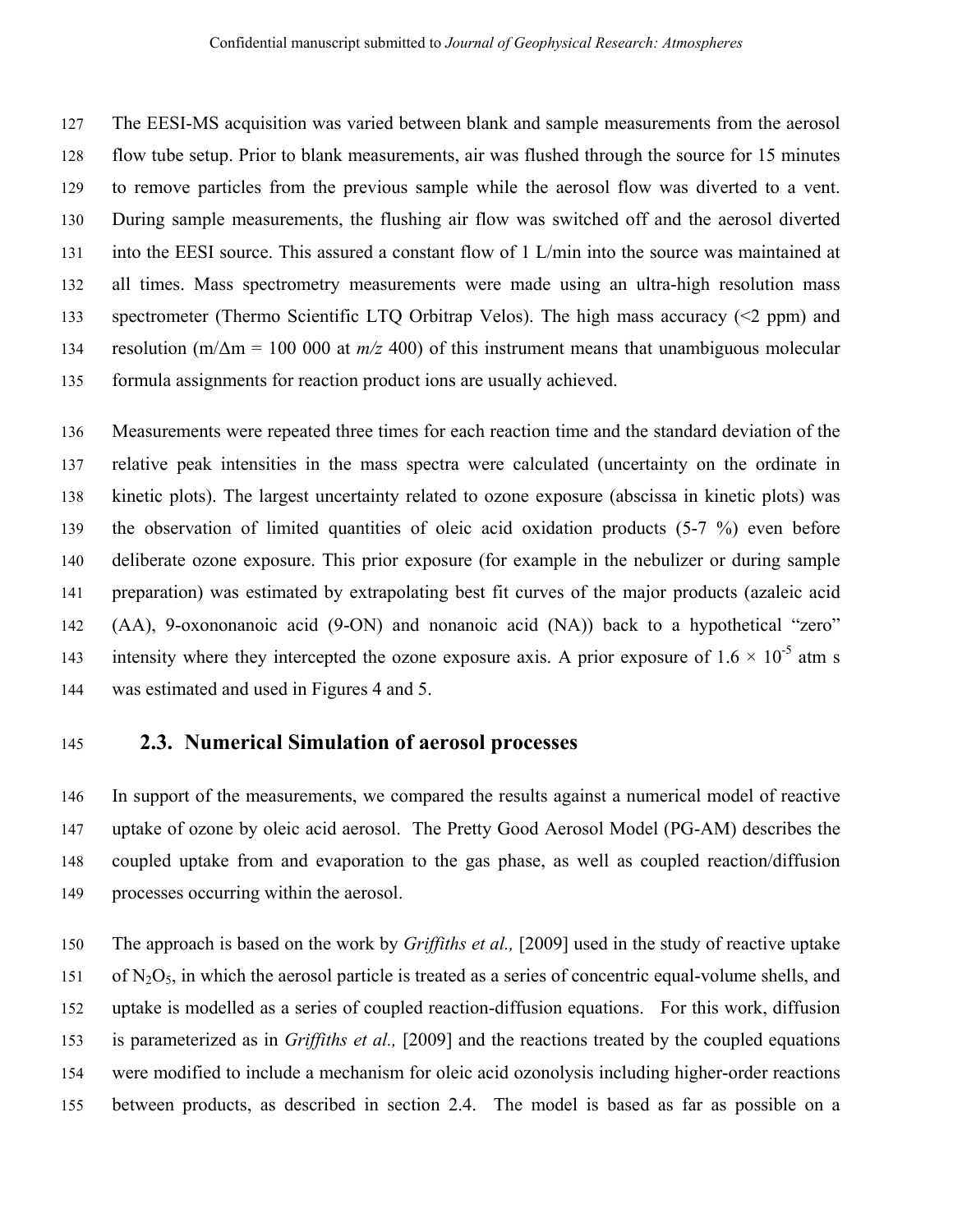156 physically-based description of the chemistry and transport, and uses as input experimentally 157 accessible parameters such as diffusion coefficients and solubilities. Table S1 gives the 158 parameters employed here.

159 The model is written in Mathematica v10 (Wolfram) and the equations integrated forward in 160 time using the NDSolve routine. For this work, uptake to a single representative aerosol particle 161 was studied. The radius was set to the effective radius of the measured aerosol distribution ( $r_{\text{eff}}$  =  $162 \frac{3V_t}{S_t}$ , and the time-dependence of aerosol components simulated for an initial pure oleic acid 163 particle on exposure to the measured ozone field. When comparing with our experiments, a 164 degree of uncertainty may be introduced by size-dependent uptake from a polydisperse aerosol 165 ensemble.

### 166 **2.4.Model mechanism for ozonolysis of oleic acid aerosol**

167 The formation of low molecular weight  $C_9$  products from oleic acid ozonolysis has been 168 reviewed in the literature [*Ziemann*, 2005; *Zahardis and Petrucci*, 2007; *Lee et al.*, 2012] and is 169 outlined in Figure 2(a). The ozone-alkene cycloaddition produces a short-lived primary ozonide 170 (POZ) which decomposes into an aldehyde and a rapidly stabilised Criegee intermediate (CI). 171 We assume CIs are stabilised in the subsequent discussion. Large nonanal (NN) yields have been 172 observed in previous studies [*Vesna et al.*, 2009; *Wang et al.*, 2016] suggesting that the NN + CI-173 187 route is favored over the 9-oxononanoic acid (9-ON) + CI-157 route. Formation of nonanoic 174 and azaleic acids (NA, AA) from CIs is often described as a pseudo-unimolecular isomerization 175 [*Ziemann*, 2005] (*k*a in Figure 2(b)) with a plausible mechanism proposed by *Zahardis et al.,* 176 [2005]. The model parameters  $k_{OA+O3}$ ,  $\chi$  and  $k_a$  were estimated from the literature and are 177 detailed in Table S1.

178 The products formed from secondary reactions depend critically on the fates of the CIs. A 179 particular focus of our work is to better constrain the relative rates of these CI reactions. 180 Although a large number of reactions have been proposed in the literature, many of the proposed 181 mechanisms are speculative and the kinetics essentially unknown. We proceeded by introducing 182 simplifications to reduce parametric uncertainty in the model and align our mechanism with the 183 main dimeric products observed in our EESI-MS and LC-MS analysis (Figure 2(b)), and 184 previous studies [*Zahardis et al.*, 2005; *Reynolds et al.*, 2006; *Lee et al.*, 2012]. This assigned a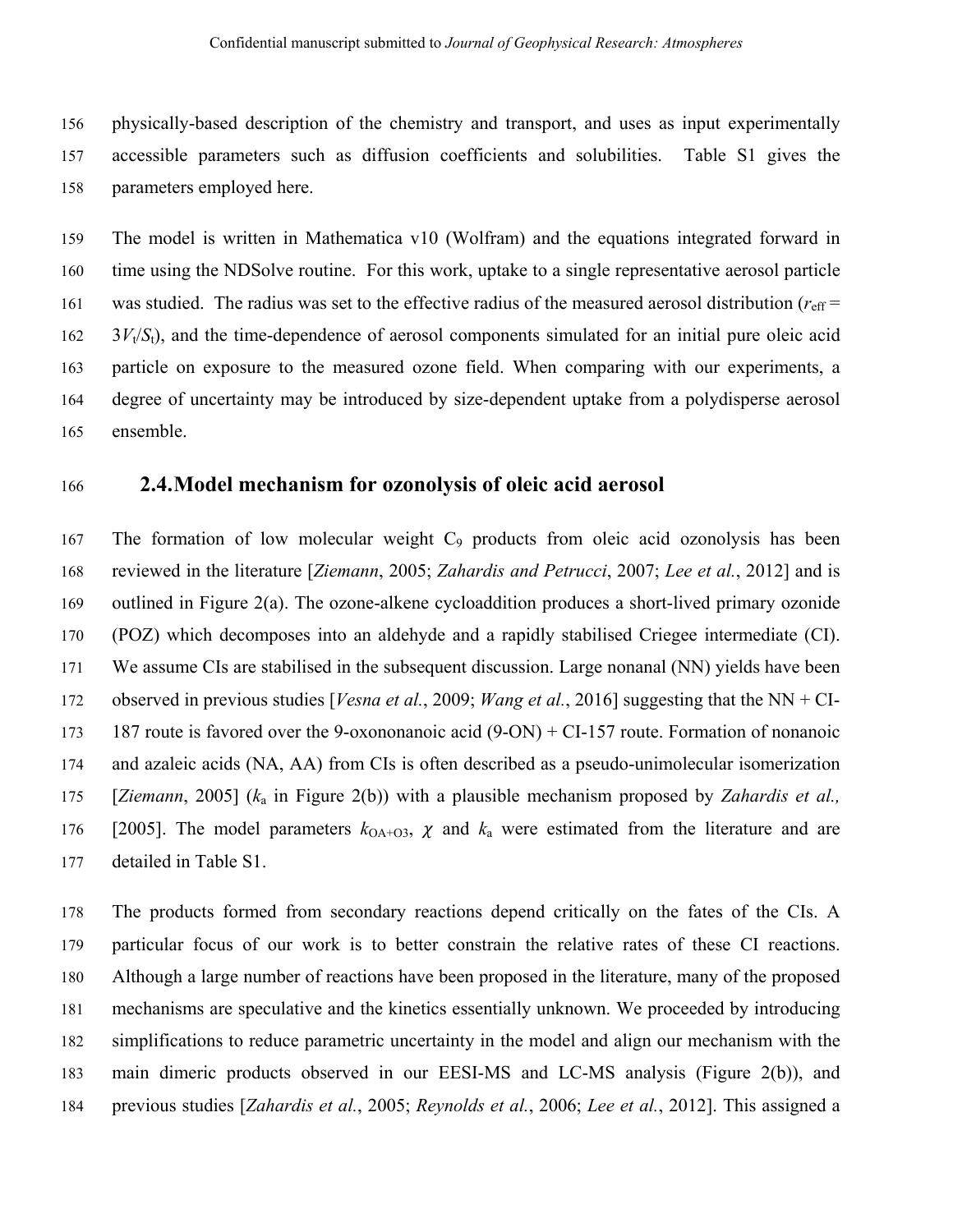185 single rate constant to all CI + carboxylic acid  $(k_b)$  and CI + aldehyde  $(k_c)$  reactions. Other 186 reactions were omitted altogether. CI self-reactions, second order in [CI], were neglected due to 187 the short CI lifetime and hence low steady state [CI]. The kinetics of  $CI +$  alkene reactions have 188 not been studied experimentally but the theoretical study of *Vereecken et al.,* [2014] concluded 189 that they are orders of magnitude slower than reactions with carboxylic acids and carbonyls for a 190 given CI. However, we note the very recent study of *Wang et al.,* [2016] and the earlier work of 191 *Katrib et al.,* [2004] which point to a potentially significant role for this reaction.

192 Omission of these potential CI sinks in the model may have led to overestimation of [CI] and 193 hence underestimation of  $k<sub>b</sub>$  and  $k<sub>c</sub>$  which were varied to obtain a good fit to the measured data in 194 the model. In addition, the missing  $CI +$  alkene reaction possibly underestimates the oleic acid 195 loss rate. However, this simplified mechanism minimizes the parametric uncertainty associated 196 with tuning the model rate constants to match the observations given the limited number of 197 assigned products. We also believe that it is chemically sensible to lump the rate constants based 198 on functional group reactivity.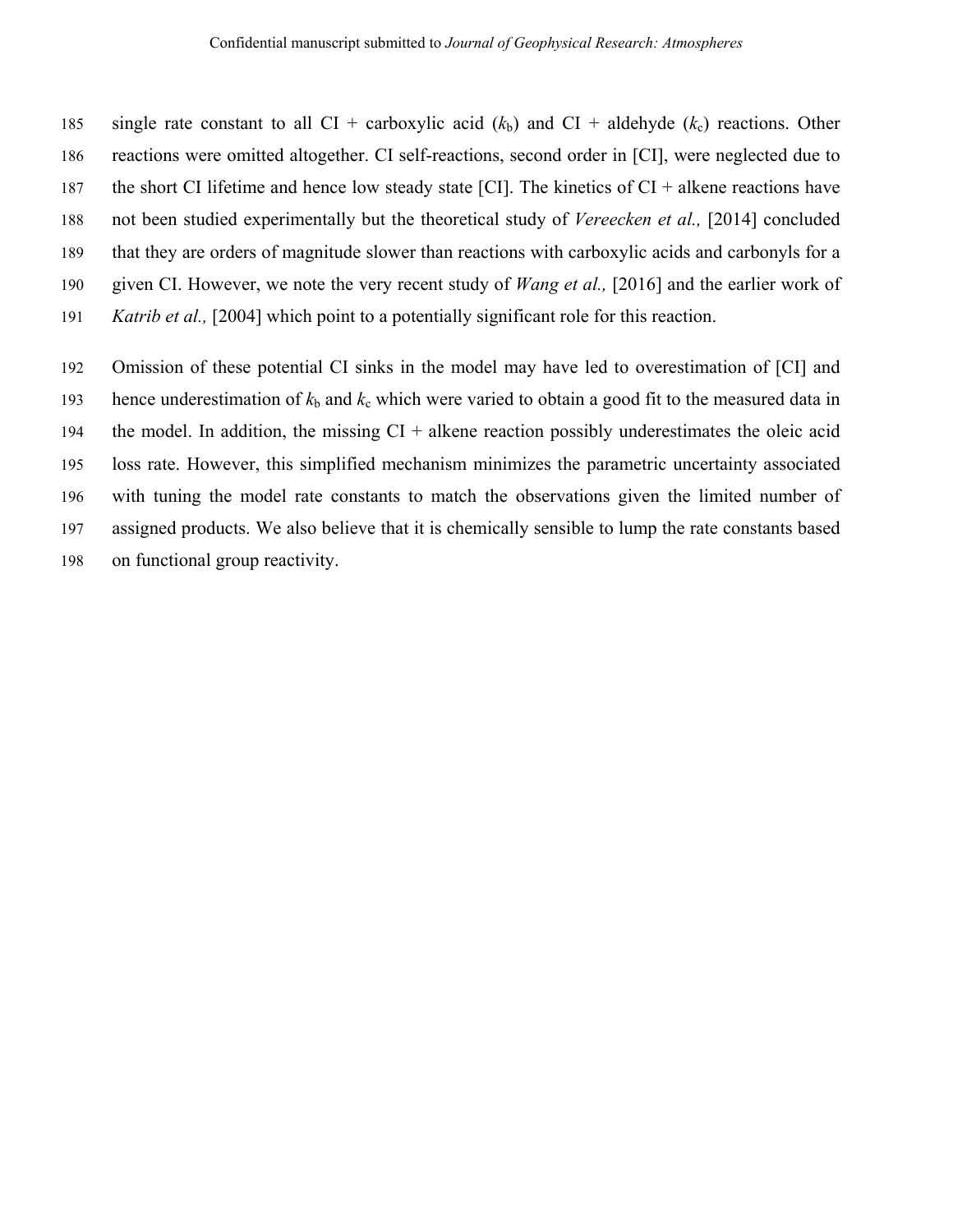

200 Figure 2: Chemical mechanism of oleic acid ozonolysis implemented in the model. (a) Primary  $C_9$ 201 products and Criegee intermediates formed from the initial ozone-alkene cycloaddition. (b) Reactions of 202 the Criegee intermediates: isomerisation to form carboxylic acids (*k*a) and reactions with other functional 203 groups to form dimers ( $k_b$  and  $k_c$ ).  $k_{OA+O3}$ ,  $\chi$  and  $k_a$  were estimated from the literature,  $k_b$  and  $k_c$  were 204 adjusted to achieve the best fit to the measurements. We assign structures in blue to observed *m/z*, but 205 assume the proposed black structures (intermediates and volatile products) would not be observed.

#### 206 **3. Experimental results and discussion**

## 207 **3.1. Product determination by mass spectrometry**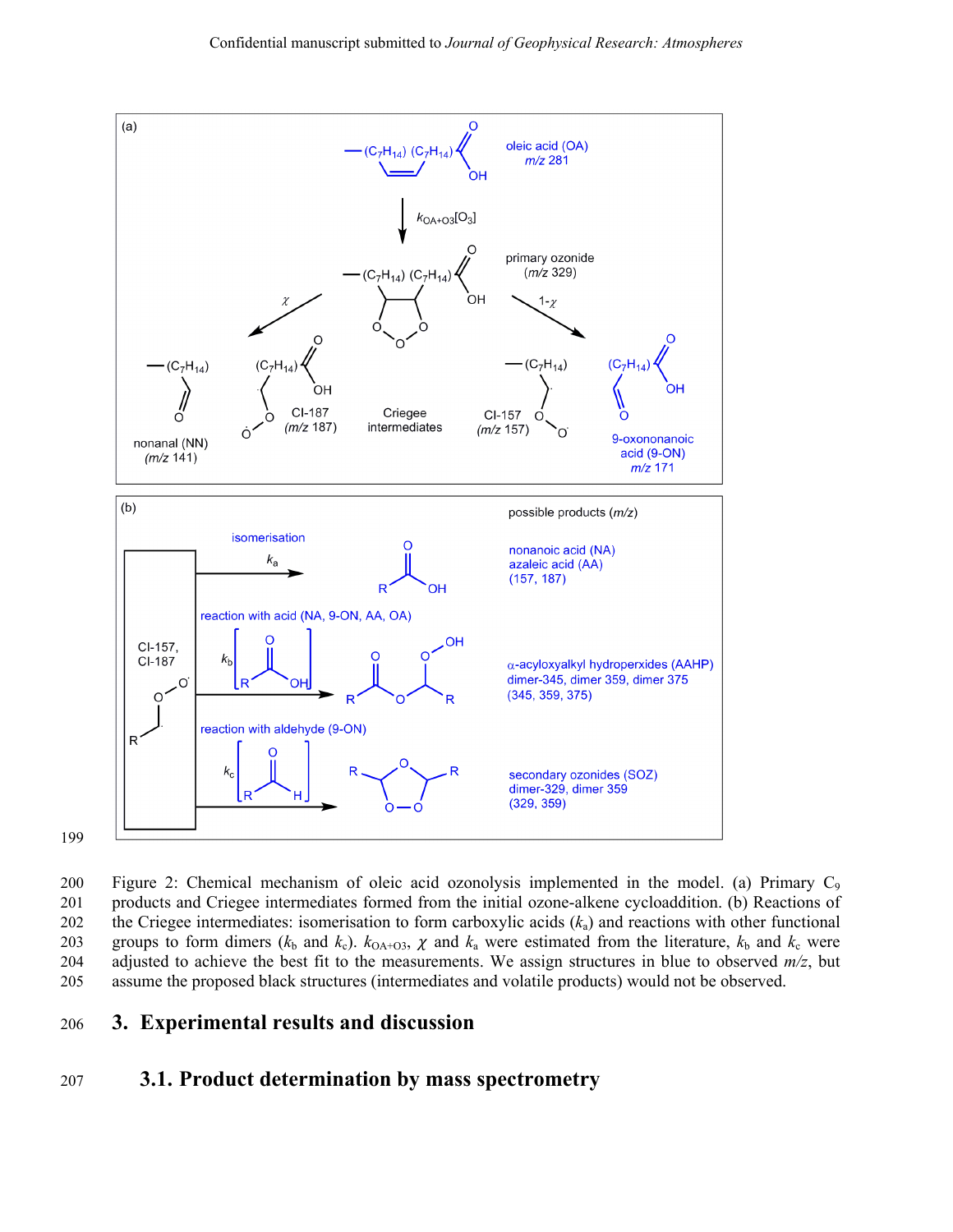208 A typical mass spectrum obtained from the EESI-MS analysis of oleic acid aerosol, partially 209 oxidized with ozone, is given in Figure 3. The spectrum was acquired in negative ionization 210 mode, meaning that functional groups which are readily deprotonated, such as carboxylic acids, 211 are efficiently detected. Unreacted oleic acid was detected at *m/z* 281.2486. The peaks at *m/z* 212 157.1234, 171.1027 and 187.0976 were assigned as the three low volatility  $C_9$  products from 213 Figure 2: nonanoic acid (NA), 9-oxononanoic acid (9-ON) and azaleic acid (AA). The other C9 214 product, nonanal (NN), is highly volatile and has been seen to partition into the gas phase [*Vesna*  215 *et al.*, 2009] causing evaporative size changes [*Dennis-Smither et al.*, 2012]. In addition, its 216 aldehyde functional group would not be readily ionized by deprotonation.



218 Figure 3: Mass spectrum of partially oxidized oleic acid aerosol acquired using EESI-MS. The initial 219 particle-phase products of oleic acid ozonolysis, nonanoic acid (NA), 9-oxononanoic acid (9-ON) and 220 azaleic acid (AA) are detected along with unreacted oleic acid (OA). The inset graph is an expansion of 221 the region above *m/z* 275 which includes assignments of dimer products resulting from the reaction of 222 primary products with Criegee intermediates. *m/z* intensities will be a function of both analyte 223 concentration and ionization efficiency; we relate relative intensity changes to relative concentration 224 changes in the aerosol, but note that the most intense peaks are not necessarily the most abundant aerosol 225 species. The peaks marked (\*) are cut off on the expanded scale.

226

217

227 The Criegee intermediates CI-157 and CI-187 are isobaric with NA and AA but we assume that, 228 if detected, they do not make a significant contribution to the observed peak intensities due to 229 their low concentrations. There is a small additional "monomer" peak at *m/z* 203.0925, also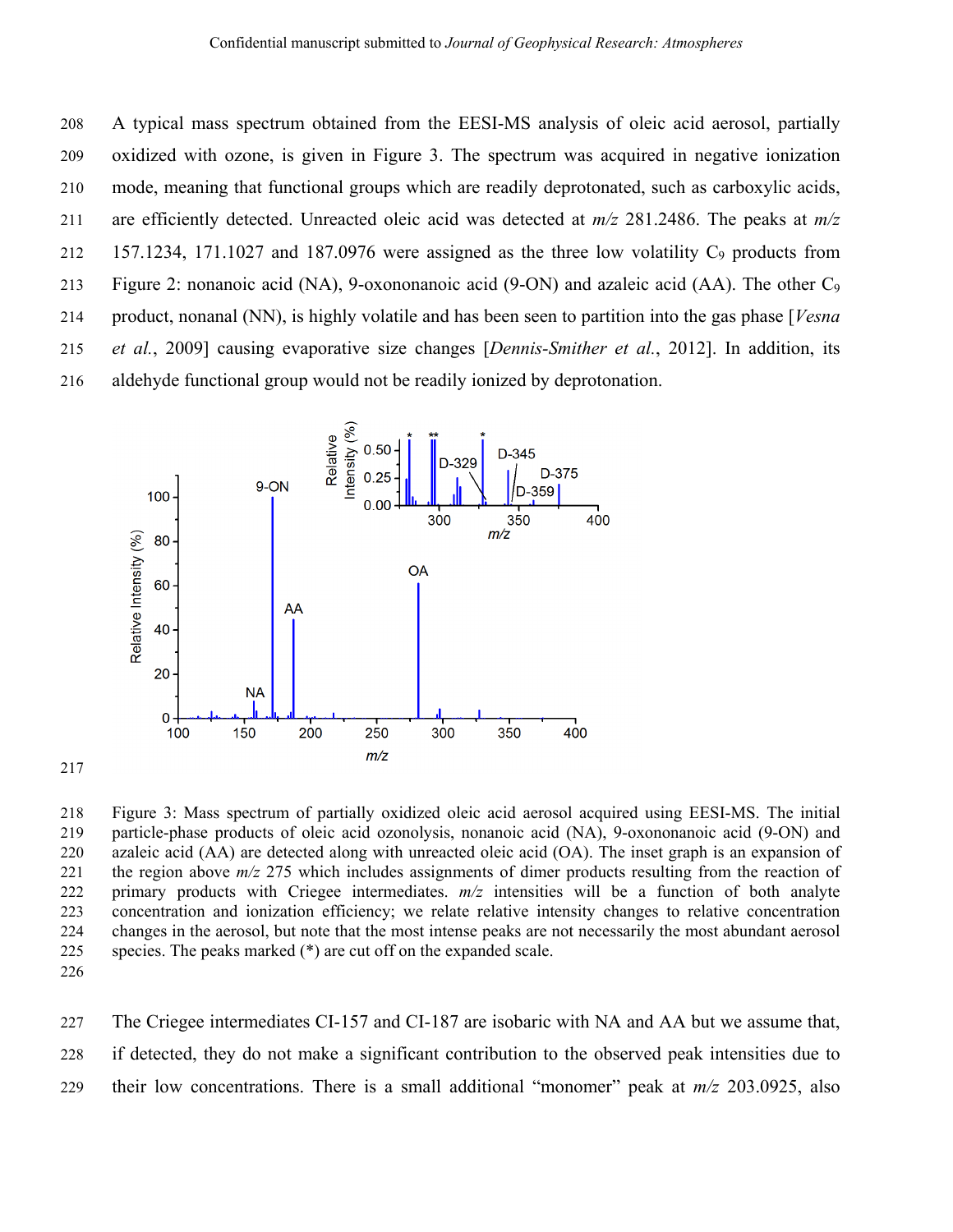230 observed by *Reynolds et al.,* [2006] which increases in intensity with ozone exposure and has a 231 molecular formula consistent with a hydroperoxide product. This could form following 232 decomposition of higher molecular weight products or reaction of the CIs with trace amounts of 233 water. Other peaks in this region were not assigned and may be fragments or impurities from the 234 electrospray solvent.

235 High molecular weight products are shown in the inset spectrum in Figure 3. The molecular 236 formulae of the ions labelled "D" are consistent with dimers formed via CI-monomer reactions. 237 Such products have been proposed in the literature and observed in previous studies [*Zahardis et*  238 *al.*, 2005; *Reynolds et al.*, 2006; *Lee et al.*, 2012]. Our mechanism includes formation of these 239 products as given in Figure 2(b). Specific possible structures for these species are given in Table 240 S2. While the very recent study of *Wang et al.,* [2016] proposes a route to high molecular weight 241 products via CI + alkene reactions, the proposed  $C_{27}$  products were not identified in our 242 measurements. The ions discussed here are listed in Table 1 for reference, along with potential 243 structures and formation reactions.

| m/z      | Name and abbreviation     | Possible structures (neutral) | Formation reaction                                       |
|----------|---------------------------|-------------------------------|----------------------------------------------------------|
| 157.1027 | Nonanoic acid (NA)        | ЮH                            | CI-157 isomerisation $(k_a)$                             |
| 171.1027 | 9-Oxononanoic acid (9-ON) | HO<br>н                       | $OA + O_3 (k_{OA+O3})$                                   |
| 187.0976 | Azaleic acid (AA)         | HO<br>ЮH                      | CI-187 isomerisation $(k_a)$                             |
| 281.2486 | Oleic acid (OA)           | ЮH                            |                                                          |
| 329.2334 | Dimer-329 (D-329)         | HO                            | $9$ -ON + CI-157 $(k_c)$<br>Secondary ozonide (SOZ)      |
| 345.2283 | Dimer-345 (D-345)         | ΟH<br>ЮH                      | $NA + CI-187 (k_b)$<br>Hydroperoxide<br>$(\alpha$ -AAHP) |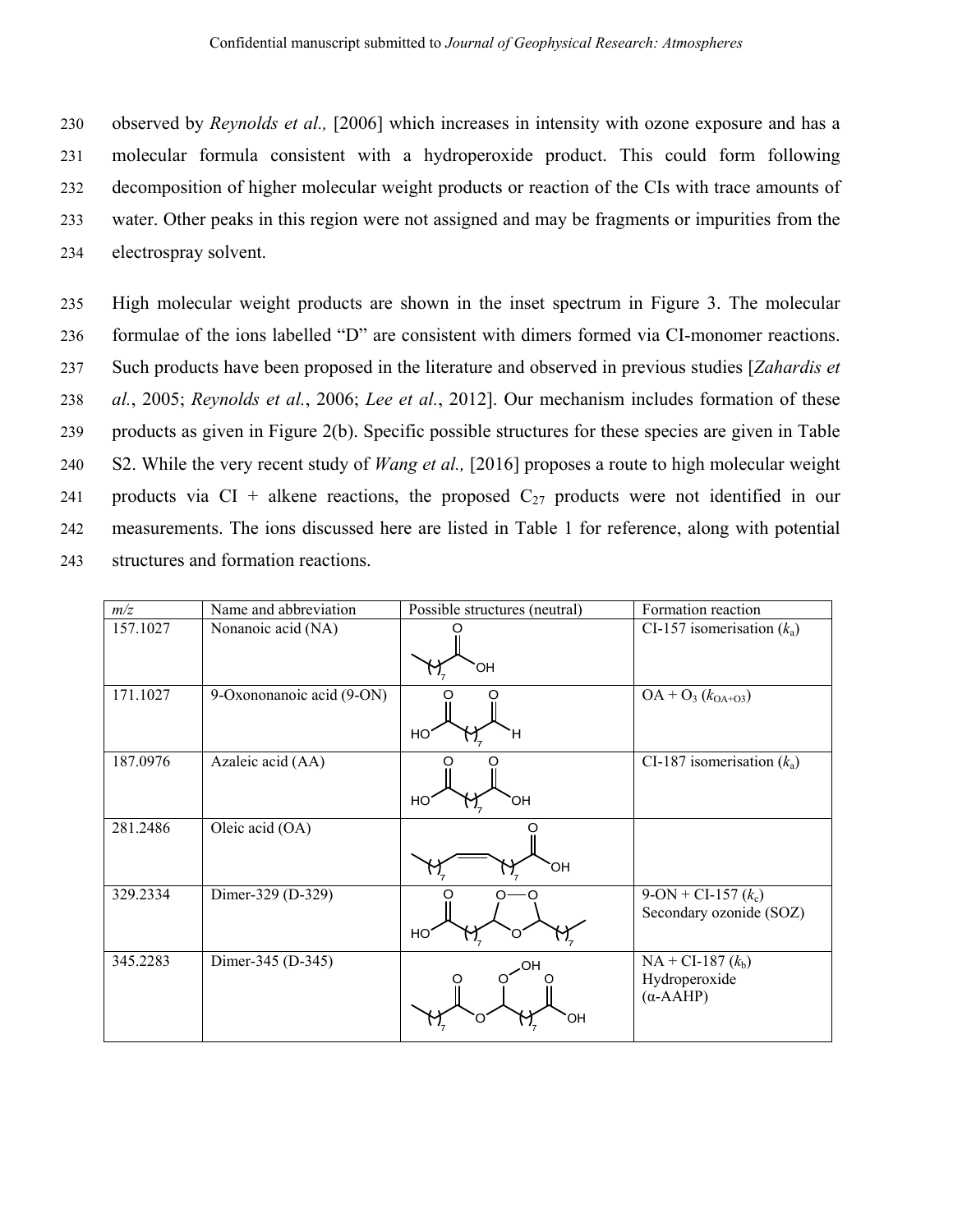|          |                   | OН<br>HO       | $AA + CI-157 (k_c)$<br>Hydroperoxide $(\alpha$ -AAHP)   |
|----------|-------------------|----------------|---------------------------------------------------------|
| 359.2075 | Dimer-359 (D-359) | HO<br>ЮH       | $9-ON + CI-187 (k_c)$<br>Secondary ozonide (SOZ)        |
|          |                   | .OF<br>н<br>ЮH | $9-ON + CI-187 (k_b)$<br>Hydroperoxide $(\alpha$ -AAHP) |
| 375.2024 | Dimer-375 (D-375) | HO<br>.OН      | $AA + CI-187 (k_c)$<br>Hydroperoxide $(\alpha$ -AAHP)   |

244 Table 1: Species detected via mass spectrometry in Figure 3 and Figure S1 which are products of 245 ozonolysis considered in the model. Possible structures and the relevant formation reactions from Figure 246 2 are also listed.

247

248 Since LC-MS analysis involves separation and ionization of individual species according to 249 retention time, it can be used to confirm that ions detected in direct infusion techniques 250 correspond to stable molecular structures. LC-MS was applied here to oxidized oleic acid aerosol 251 collected offline (described in the Supplementary Information, Figure S1). Distinct LC-MS 252 peaks were identified for *m/z* 375.2024 and *m/z* 359.2075. The time dependence of these dimer 253 ions in EESI-MS were therefore compared to the model calculations alongside the monomers. 254 Corresponding chemistry for D-329 and D-345 was also included in the model but distinct LC-255 MS peaks could not be identified. Given the low abundance of these peaks in direct EESI-MS, it 256 may be that they are lost in the LC-MS baseline, or are not as stable during aerosol collection, 257 storage and extraction. The measured time dependence of *m/z* 329.2334 and 345.2283 was 258 therefore not used to constrain the model performance.

#### 259 **3.2. Kinetics of oleic acid loss**

260 The kinetics of the heterogeneous reaction between oleic acid particles and ozone were 261 monitored using EESI-MS. Relative particle-phase concentration changes were determined from 262 relative intensity changes of reactant and product ions in the MS. The validity of this approach 263 was demonstrated in *Gallimore and Kalberer* [2013] and is extended here to an ensemble of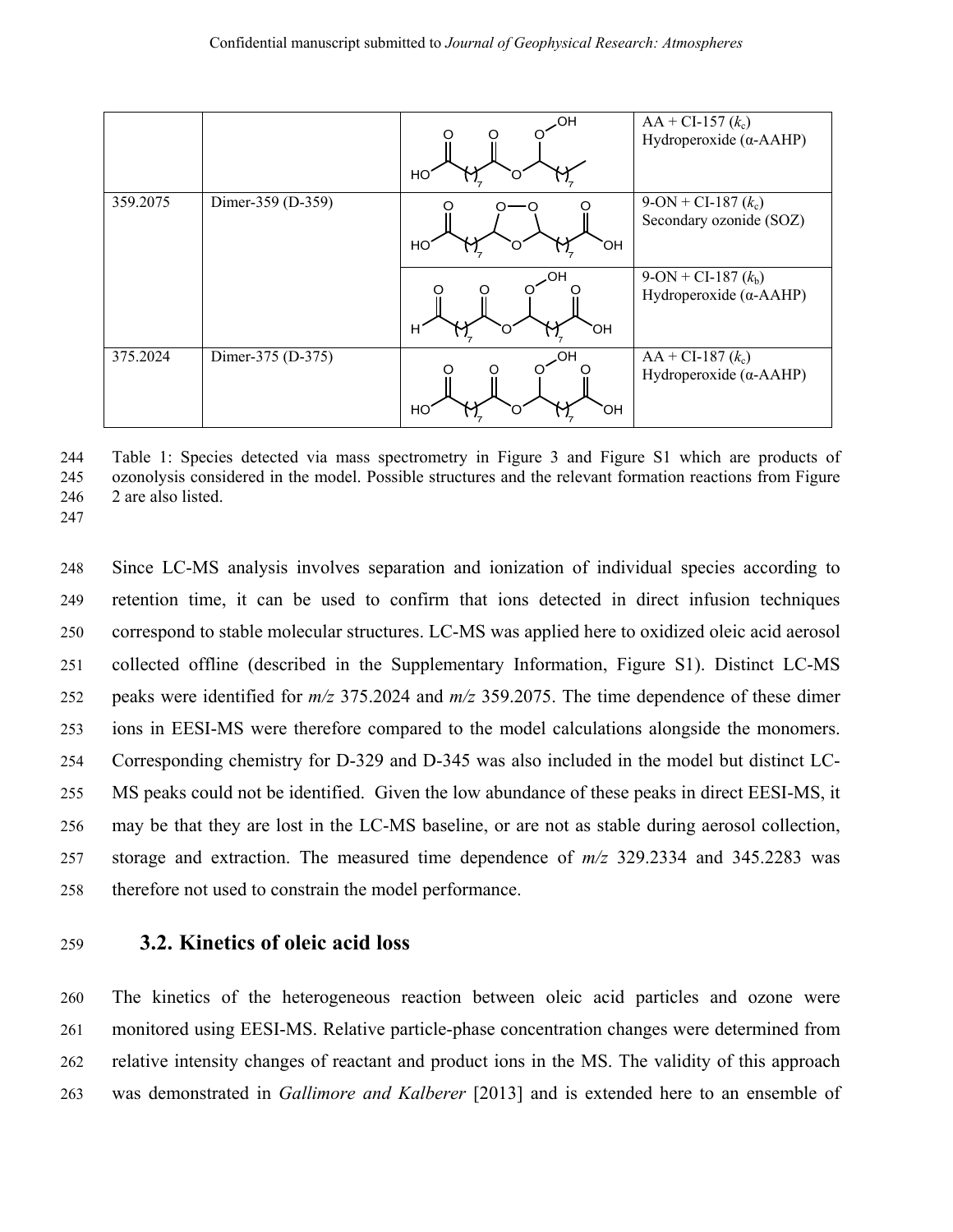264 particles whose composition is changing as a function of time. Figure 4(a) shows the intensity of 265  $m/z$  281.2486, assigned to deprotonated oleic acid  $[OA - H]$ , as a function of ozone exposure in 266 the flow tube. The OA signal intensity is scaled relative to the spectrum of unreacted OA 267 particles (i.e. before deliberate ozone exposure). Our data are all for conditions where only a 268 small fraction of gas-phase ozone (< 10%) is consumed by reactive uptake. Data from three 269 different ozone concentrations are mapped onto a consistent ozone exposure  $(P_{O3}.t)$  scale; the 270 individual time series are provided in the supplementary information (Figure S2).



271

272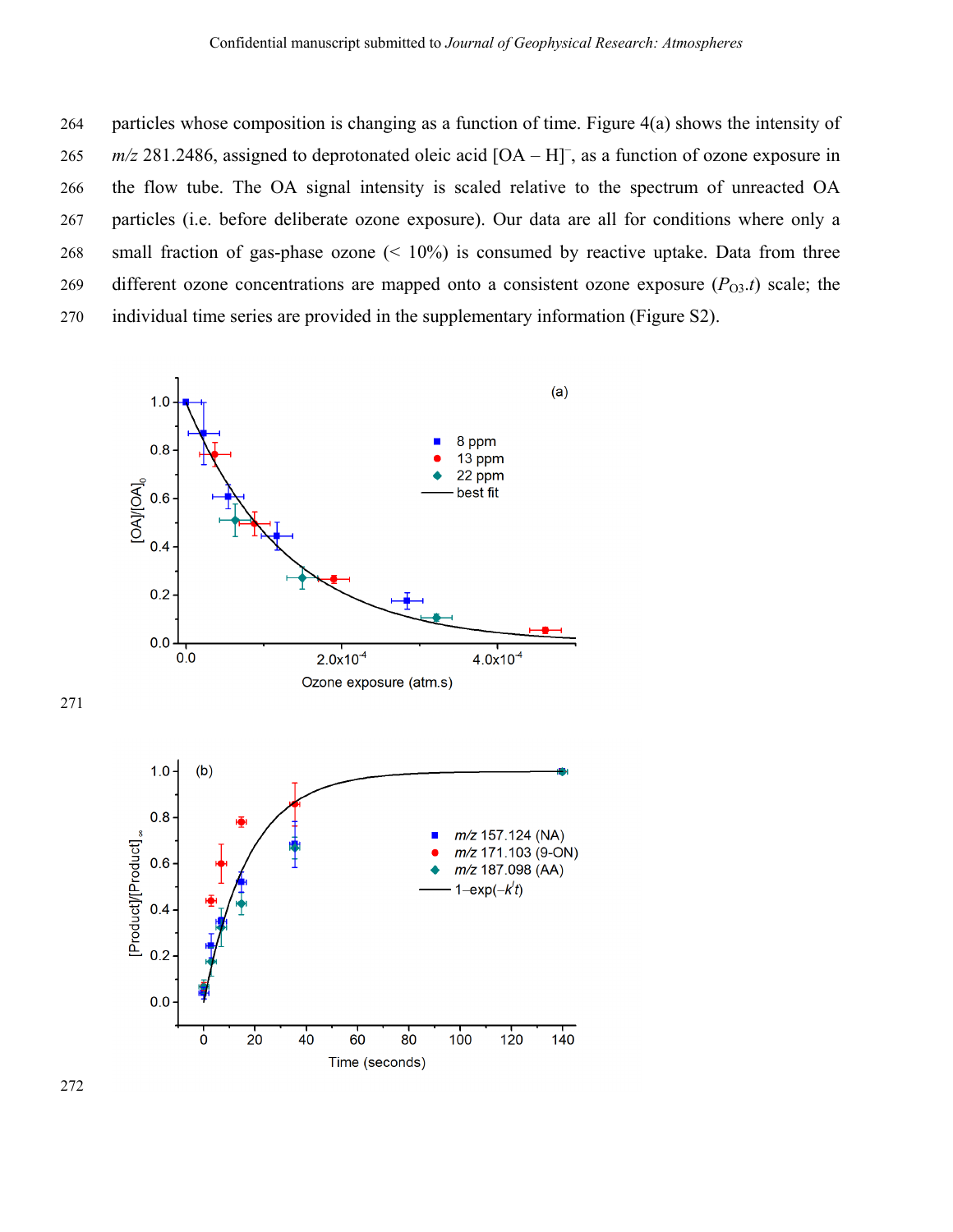Figure 4: (a) Relative intensity of  $m/z$  281.2486 ion corresponding to  $[OA - H]$ <sup>–</sup> as a function of ozone 274 exposure  $(P_{03}.t)$ . On this scale, the data map well onto a single exponential best fit curve, suggesting that 275 OA loss scales linearly with  $[O_3(g)]$ . (b) Time series for 8ppm ozone for ions assigned to primary  $C_9$ 276 products of oleic acid ozonolysis: nonanoic acid (NA), 9-oxononanoic acid (9-ON), and azaleic acid 277 (AA). The ion intensities were scaled to their value at 140 s when essentially all of the oleic acid was 278 depleted, and hence the symbols for NA, 9-ON and AA overlap at this time. The curve represents a 279 hypothetical first-order production term from oleic acid; this describes NA and AA relatively well at short 280 times but does not capture the behavior of 9-ON.

281

282 The consensus from previous particle-phase observations, based on the functional form and 283 pronounced size dependence of OA loss, is that ozone reacts rapidly once accommodated onto 284 oleic acid particles [*Morris et al.*, 2002; *Smith et al.*, 2002; *Hearn and Smith*, 2004; *Hearn et al.*, 285 2005; *Ziemann*, 2005]. The exponential fit to all of our data in Figure 4(a) is consistent with the 286 formulation of *Hearn et al.* [2005] for reaction in a surface film (case 3 kinetics):

$$
287 \quad \frac{[OA]}{[OA]_0} = \exp(-\frac{3\delta^2}{r}K_{H,03}k^{II}P_{03}t) \quad (1)
$$

288 Where  $\delta$  is the thickness of the surface film, *r* is the particle radius,  $K_{\text{H,O3}}$  is the Henry's law coefficient for ozone in oleic acid,  $k^{\text{II}}$  is the ozonolysis rate constant in the film,  $P_{\text{O3}}$  is the ozone 290 partial pressure and *t* is the reaction time. Our data from three different ozone concentrations are 291 well described by a single fit to Equation (1) in Figure 4(a). Consistent with this formulation, our 292 OA loss rate is a linear function of ozone concentration in the flow tube; we extracted pseudo-293 first order loss rates for each concentration from Figure 4(a) which are listed in Table S2. 294 Previous data have been presented on an ozone exposure scale [*Morris et al.*, 2002; *Hearn and*  295 *Smith*, 2004], but to our knowledge this linearity in  $[O_3(g)]$  has not been explicitly demonstrated 296 before. We note that any possible secondary losses of oleic acid from other reactants such as 297 Criegee intermediates do not perturb pseudo-first order OA losses and are therefore likely of 298 minor importance.

299 The oleic acid loss measurements also enable us to derive a reactive uptake coefficient for ozone 300 onto the aerosols. We follow the approach of *Hearn et al.* [2005] for reaction in a surface film 301 and calculate  $\gamma = 5 \ (\pm 2) \times 10^{-4}$ . This is relatively low compared to  $\gamma \sim 8 \times 10^{-4}$  recommended by 302 the review of *Zahardis and Petrucci* [2007], but is within the combined experimental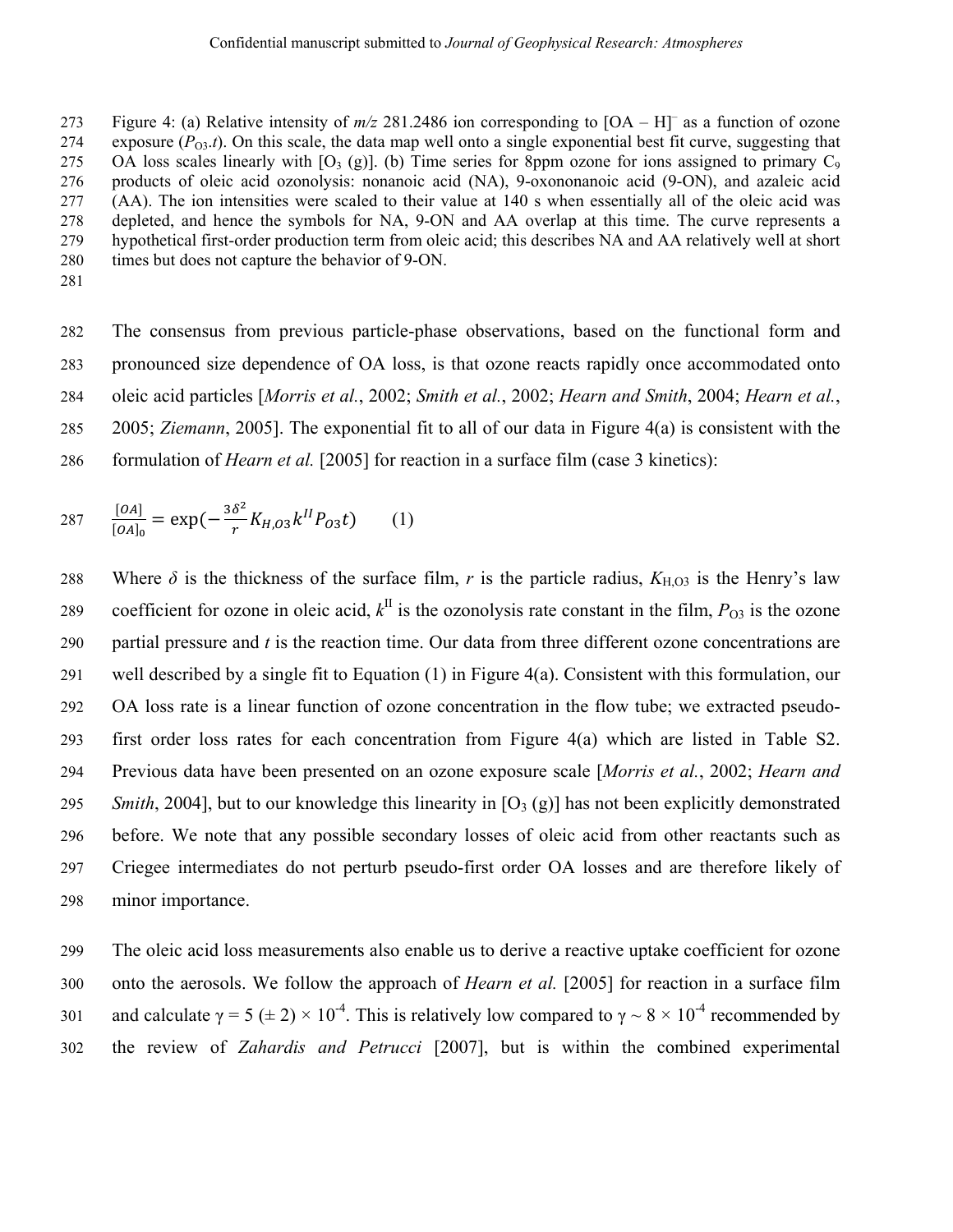303 uncertainty. This compares well to a recent determination by *Al-Kindi et al.,* [2016]and lower 304 values have been reported in other studies [*Dennis-Smither et al.*, 2012].

## 305 **3.3. Kinetics of product formation**

306 EESI-MS allows us to monitor changes in a variety of products, including complex secondary 307 species which are difficult to analyse using many alternative approaches. Now that we have 308 established that the oleic acid loss rate is first order in  $[O_3(g)]$ , we present the remaining data as 309 a function of time rather than ozone exposure for more explicit comparison with PG-AM. We 310 consider first the primary  $C_9$  products, and Figure 4(b) shows measured time series for nonanoic 311 acid (NA), 9-oxononanoic acid (9-ON) and azaleic acid (AA) for particles exposed to the lowest 312 of the three ozone concentrations, 8 ppm. In this case ion intensities are scaled to a nominal final 313 value when essentially all of the oleic acid had reacted.

314 These products are formed from the initial ozone-alkene reaction, either directly or via CI-315 isomerization (Figure 2(a)). If we assume the particle-phase CI lifetime is short, we might 316 therefore expect the products to all exhibit the same time dependence based on the characteristic 317 timescale for oleic acid loss  $k^I = 0.050$  s<sup>-1</sup> from Table S3. The black curve in Figure 4(b) 318 illustrates a calculated first-order production term alongside the measurements. We ascribe 319 differences between the species, and deviation from this curve, to non-first order processes, 320 specifically oligomer formation reactions. The NA and AA data show a very similar time 321 dependence which is close to the calculated curve over most of the reaction, although some 322 differences can be seen at 40 s. This suggests that the loss processes for these species are 323 relatively small. By contrast, the relative concentration of 9-ON deviates from this first-order 324 behavior. We hypothesize that this is due to a bimolecular sink for 9-ON, such as reaction with 325 CI:

 $d[9-ON]$ 326  $\frac{a_19-0\text{N}}{dt} = k_{OA+O3}[\text{OA}][\text{O}_3] - k_c[\text{9-ON}][\text{CI}]$  (2)

327 The production term is unchanged from the black curve in Figure 4(b) and will be largest at the 328 start of the reaction. However, the loss term will increase as 9-ON builds up. On a relative 329 concentration scale, the net effect of this scenario is to make the product time series approach a 330 maximum more rapidly, consistent with the observed 9-ON profile. We quantitatively assess the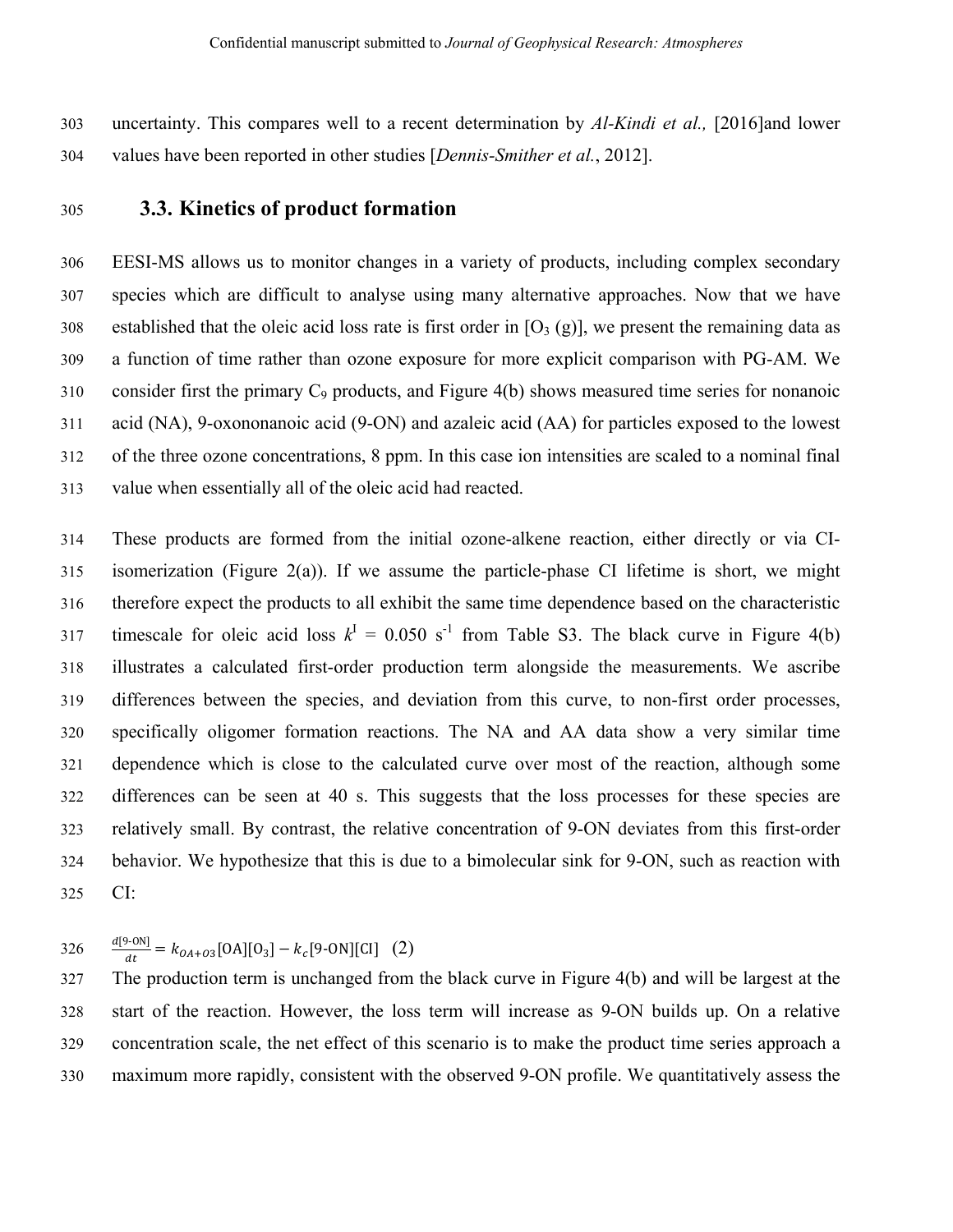331 332 importance of this reaction and other particle-phase processes using an explicit numerical aerosol model in the following section.

#### 333 **4.** Model simulations of experimental observations

#### 334 **4.1.E EESI-MS data**

335 336 337 338 339 340 341 342 343 344 345 To better understand the time dependence of our aerosol chemical composition measurements, we introduce a model which explicitly simulates the underlying processes relevant to organic aerosol aging, the Pretty Good Aerosol Model (PG-AM). This framework also allows us to investigate other observations such as the size-dependent reactivity of oleic acid particles [Morris et al., 2002; Smith et al., 2002] and particle volume changes as a consequence of ozone uptake and product evaporation [*Dennis-Smither et al.*, 2012]. Figure 5 shows modelled time series for oleic acid and a range of primary and secondary products alongside the EESI-MS measurements. The oleic acid losses (Figure(a)) are captured well by the model using the literature parameters specified in Table S1. The accommodation coefficient  $\alpha_{03}$  is a poorly constrained parameter for this system, and  $\alpha_{\text{O3}} = 10^{-3}$  was found to give a good fit to the data in Figure 5(a) and for the higher ozone concentrations (Figure S3).

346 347 348 349 350 351 352 353 354 355 356 The model shows a strong radial gradient in  $[O_3 (l)]$  during the simulation (Figure S4) which is consistent with the picture of rapid ozone reaction following accommodation to the particle. As a consequence, the modelled oleic acid loss rate exhibits a profound particle size dependence. We characterized the competition between ozone diffusion through the particle and reaction with an oleic acid molecule in terms of a reacto-diffusive length,  $l = D_{O3}/k_{O3+O\text{A}}[\text{OA}]$ . For  $r_{\text{eff}} = 250 \text{ nm}$ used here, we obtained  $l \leq 8$  nm for the early part of the reaction, indicating that the ozone remains confined to the outer few percent of the particle until most of the oleic acid is consumed. This agrees well with an experimental estimate of reacto-diffusive length of 10 nm [Morris et al., 2002]. The oleic acid, meanwhile, shows only small gradients due to rapid bulk diffusion, in agreement with the modelling study of *Shiraiwa et al.* [2010] and consistent with particles remaining liquid throughout ozonolysis [*Hosny et al.*, 2016].

357 358 We also simulated product formation and secondary chemistry occurring in the particles. Since the rates of oligomer formation reactions are not at all known, we proceeded by fixing  $k_a = 500$  s<sup>-</sup>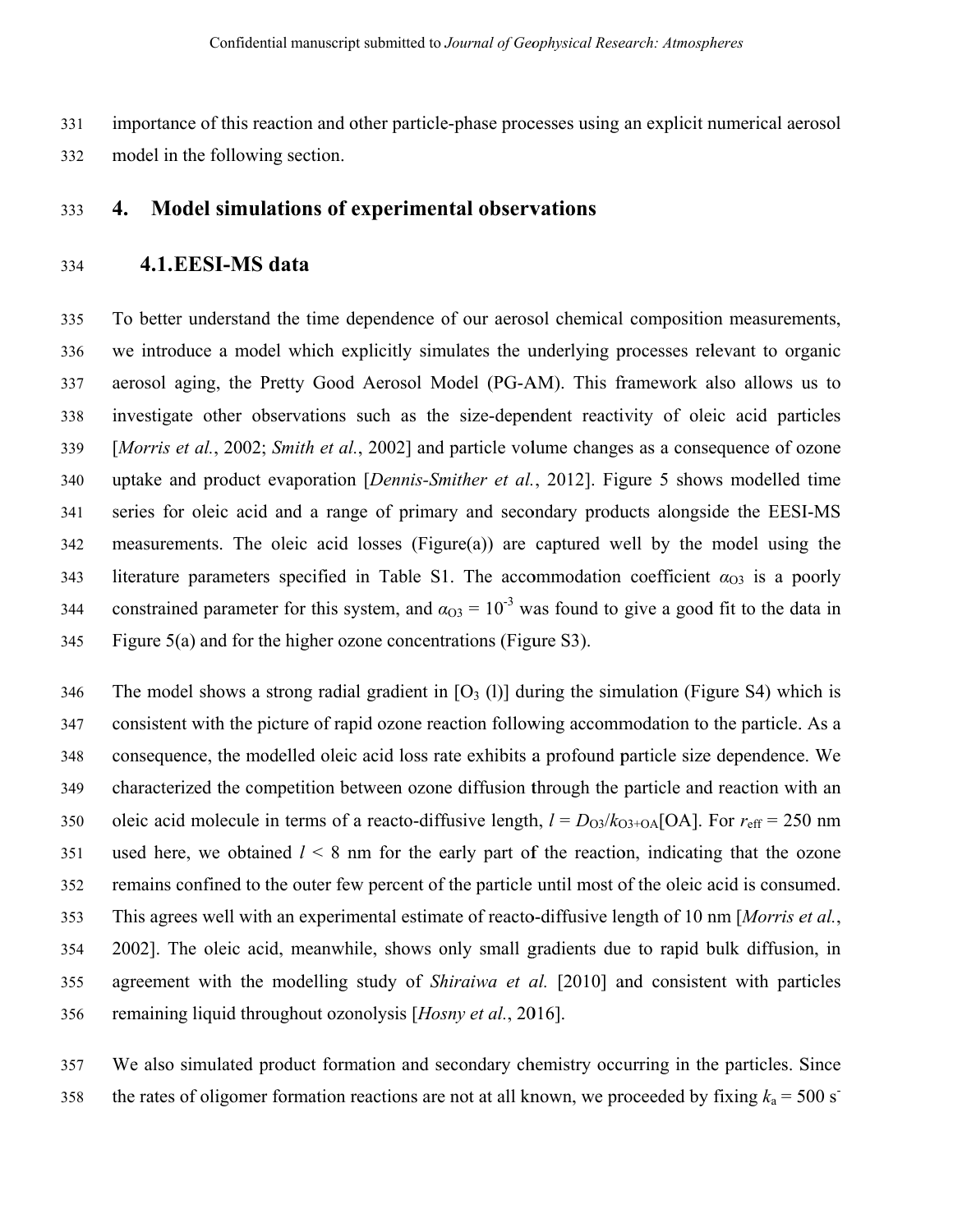359 <sup>1</sup> based on *Welz et al.* [2012], and varying the oligomerization reaction rates ( $k<sub>b</sub>$  and  $k<sub>c</sub>$ ) to obtain

360 the best fit to the MS data. We found that the model was not sensitive to the absolute magnitude

361 of  $k_a$ , provided  $k_a \gg k^{\text{I}}$ .



364 365 366 367 368 369 370 371 Figure 5: Modelled concentrations as a function of time for (a) oleic acid (OA), (b) nonanoic acid (NA) and azaleic acid (AA), (c) 9-oxononanoic acid (9-ON) and (d) dimer products, dimer-359 and dimer-375. EESI-MS measurements with 8 ppm ozone are included as discrete points and both model and experimental results are scaled to aid comparison. The model shows a close fit to the measured OA (a) and primary product ((b) and (c)) data, and reasonable agreement for the dimer products (d). NA and AA (b) have the same modelled time dependence owing to the symmetry of the mechanism (Figure 2). The dashed line in (c) represents a simulation with the dimer chemistry switched off, and the dashed line in (d) includes a unimolecular sink for D-359 ( $k_{\text{sink}} = 0.01 \text{ s}^{-1}$ ) as a proxy for further dimer reactions.

372

373 374 375 Agreement between the modelled and measured concentrations was found for all of the product species (Figure 5(b)-(d)), given the experimental and parametric uncertainty involved in this comparison. In particular, the characteristic difference in the 9-ON time series compared to the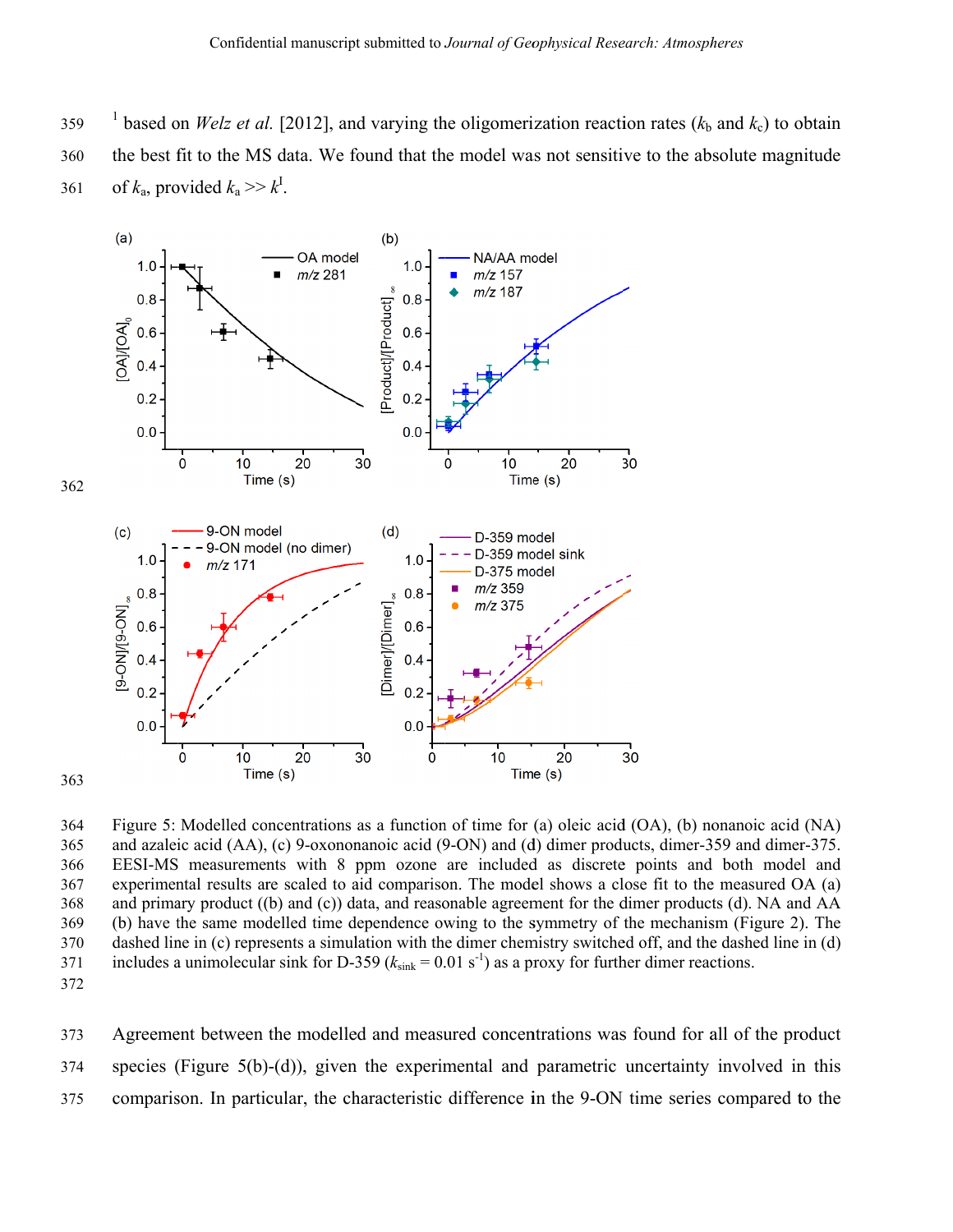376 other primary products noted in Figure 4(b) was reproduced by including the oligomerization 377 reactions described in Figure 2(b).

378 9-oxononanoic acid contains an aldehyde functional group as well as the acid group also present 379 in azaleic acid and nonanoic acid. We therefore found the predominant reaction of 9-ON with 380 Criegee intermediates to be via the aldehyde group  $(k_c)$ , with a relatively lower rate of CI-acid 381 reaction  $(k_b)$  for all three  $C_9$  products. The dashed line in Figure 5(c) shows the simulated 9-ON 382 profile with oligomerization switched off, a demonstrably poorer agreement. The products of CI-383 aldehyde reactions are secondary ozonides (SOZs), and our results are consistent with evidence 384 from the solution-phase literature that SOZs form in high yields [*Geletneky and Berger*, 1998; 385 *Carey and Sundberg*, 2008]. However, they contrast with the findings of *Mochida et al.* [2006] 386 who reported that the highest dimer yields from oleic acid ozonolysis result from CI-acid 387 reactions.

388 Since the model is not sensitive to the absolute magnitude of  $k_a$ , the relative rates  $k_b/k_a$  and  $k_c/k_a$ 389 determine the fate of the CIs in the particle, specifically the branching between isomerization and 390 oligomerization. We found  $k_b/k_a = 0.3 \text{ M}^{-1}$  and  $k_c/k_a = 2 \text{ M}^{-1}$  respectively gave good fits to the 391 primary product time series (Figure  $5(b)$  and (c)).

392 Figure(d) shows the modelled dimer concentrations, which show reasonable agreement with the 393 experimental values. We found that the modelled profiles were only weakly sensitive to the 394 relative rates  $k_b/k_a$  and  $k_c/k_a$  and so we used the primary product time series to constrain these 395 ratios. The simulated D-359 profile is initially too low, possibly as a consequence of missing 396 reactions which consume the dimer. The dashed line in Figure 5(d) shows a model run with a 397 pseudo first order dimer loss included  $(k_{sink} = 0.01 \text{ s}^{-1})$  as a proxy for possible further 398 decomposition or oligomerization reactions. This improves the agreement for D-359 in an 399 analogous manner to 9-ON, but the nature of this removal could not be reliably identified from 400 the observed products.

## 401 **4.1. Simulation of other experimental data**

402 A number of previous studies have presented measurements amenable to process modelling. We 403 focus on three experimental studies which present explicit time dependent measurements of oleic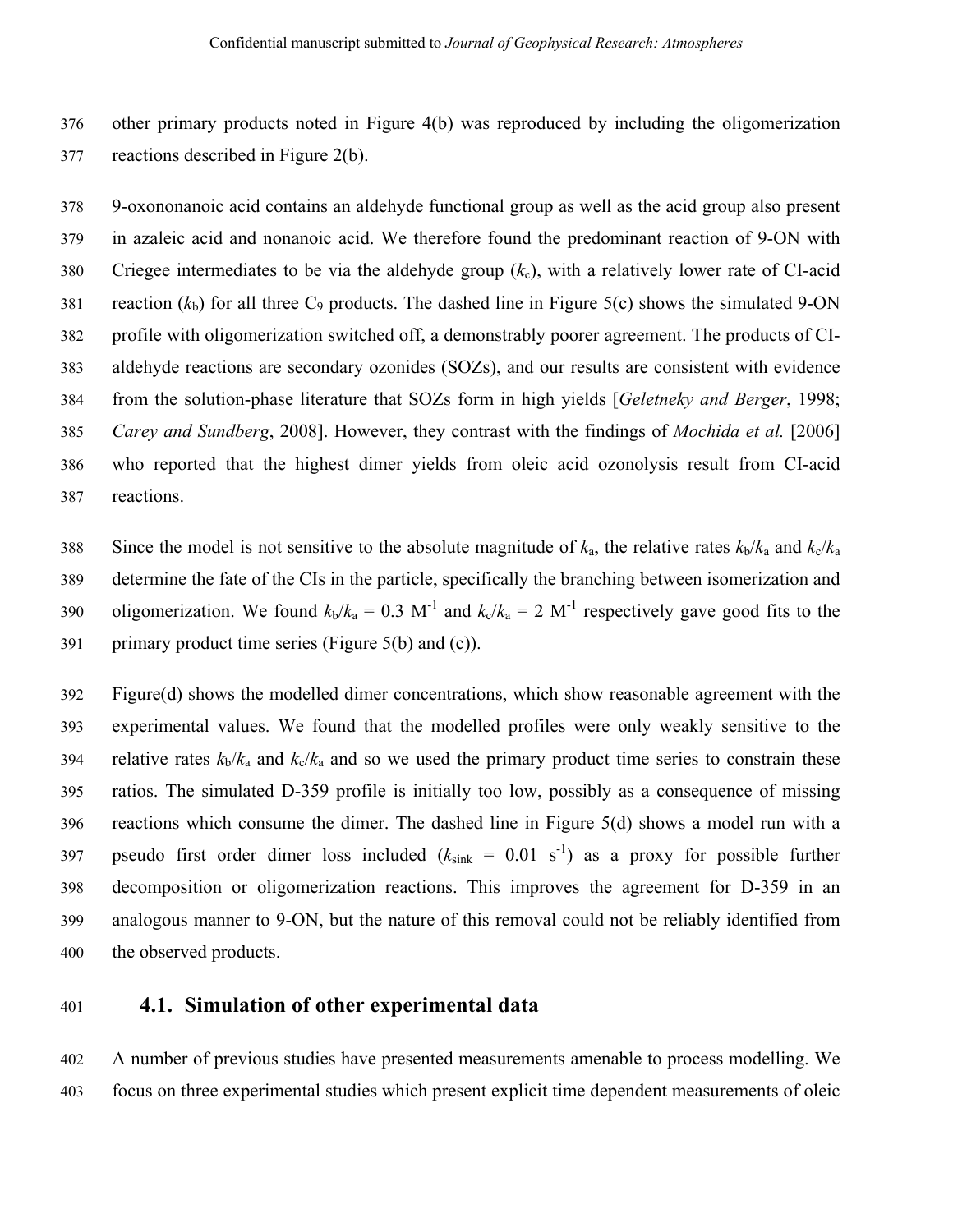404 acid concentration changes [*Hearn and Smith*, 2004; *Ziemann*, 2005; *Dennis-Smither et al.*, 405 2012]. These studies span a range of particle sizes, reaction times and ozone concentrations and 406 so present a test of the model performance. The studies are summarized in Table 2. In each case, 407 the model parameters were as used as presented in Table S1, while  $\alpha_{O3}$  was adjusted to obtain a 408 good fit to the oleic acid loss measurements.

| Study                            | Particle<br>radius (nm)      | $[O_3]$<br>(ppm) | Model parameters                       | Experimental                                                                                      |
|----------------------------------|------------------------------|------------------|----------------------------------------|---------------------------------------------------------------------------------------------------|
| This work                        | $\sim$ 250                   | $8 - 22$         | Base case (Table<br>S1)                | Aerosol ensemble from nebulizer<br>(ethanol solution); flow tube; EESI-<br><b>MS</b>              |
| Ziemann [2005]                   | $\sim 200$                   | 2.8              | $\alpha_{\rm O3} = 2 \times 10^{-3}$   | Aerosol<br>ensemble<br>by<br>homogeneous nucleation; smog<br>chamber; TDPBMS                      |
| Hearn and Smith<br>[2004]        | $\sim$ 400                   | 100              | $\alpha_{\rm O3} = 1.5 \times 10^{-3}$ | Aerosol<br>ensemble<br>from<br>nebulizer (pure OA); flow tube;<br><b>Aerosol CIMS</b>             |
| Dennis-Smither et<br>al., [2012] | 4580<br>(core-<br>$shell*$ ) | 6                | $\alpha_{\rm O3} = 5 \times 10^{-4}$   | coagulation with single<br><b>OA</b><br>NaCl core*; optical tweezers;<br>Raman and Mie scattering |

<sup>409</sup> Table 2: Summary of experimental studies of oleic acid aerosol ozonolysis containing explicit time series 410 for oleic acid loss. The measurements were compared to model simulations under the same conditions and 411 the best agreement was obtained by adjusting the accommodation coefficient for ozone,  $\alpha_{03}$ , as a proxy 412 for experimental and parametric uncertainty. (\*) The particles consisted of a liquid oleic acid droplet of 413 the specified total radius, containing an unreactive sodium chloride inclusion of approximately 2 micron

414 radius (spherically equivalent size).

415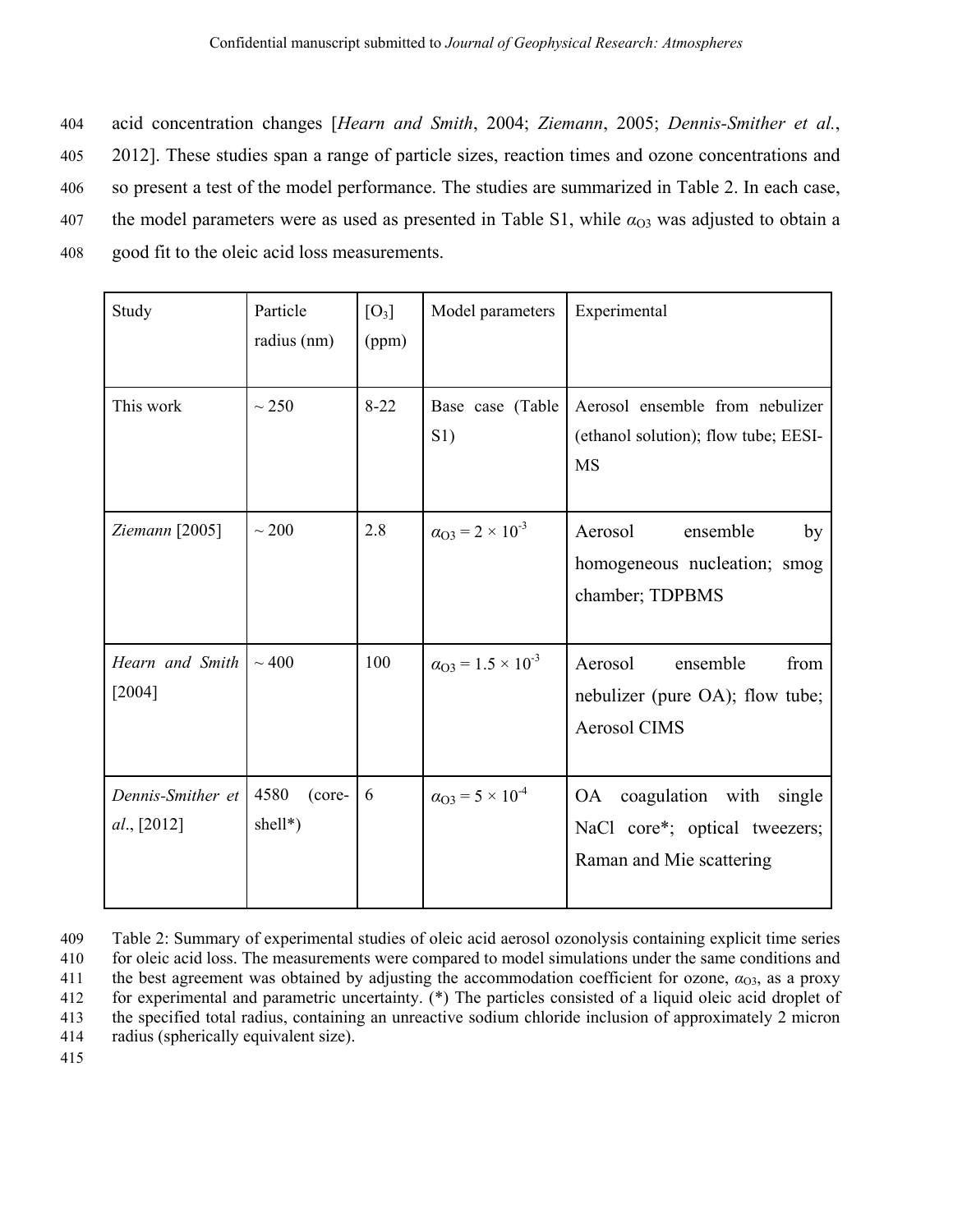416 In general, the model does well in reproducing these observations over a range of particle sizes 417 (~200-5000 nm) and oxidation timescales (seconds-10s of minutes) using the same diffusion and 418 reaction parameters as before. Figure 6(a) shows oleic acid loss data for the *Dennis-Smither et*  419 *al.,* [2012] study, for a single micron-sized particle. We were able to reproduce other studies to a 420 similarly high degree of agreement, and the time series for *Hearn and Smith* [2004] and *Ziemann* 421 [2005] are presented in Figures 6(b) and (c) respectively. We feel that close model agreement 422 with a range of measurements helps to rationalize previous observations and provide a more 423 coherent picture of the ozonolysis of oleic acid particles with respect to relevant physico-424 chemical parameters (Table S1).

425 The modified  $\alpha_{\text{O}3}$  values can be seen as a reflection of the variation of measured loss rates: For 426 instance, *Dennis-Smither et al.* [2012] note that their oleic acid loss is slower relative to the sub-427 micron particle studies. Nevertheless,  $\alpha_{03}$  was only varied by  $\pm$  50% to obtain good agreement 428 across this range of measurements, consistent with the experimental uncertainty on such 429 determinations which is usually high. The more significant reduction in  $\alpha_{O3}$  for the case of 430 *Dennis-Smither et al.* [2012] may also be the result of the different experimental approaches. Our 431 composition measurements involve sampling a steady state ozone-exposed aerosol ensemble 432 from a flow tube, while the static chamber set-up used in the single particle study may have 433 required a non-negligible gas phase equilibration time, leading to lower and uncertain ozone 434 concentrations early in the reaction. We also note the different methods of aerosol preparation: in 435 our case, we prepared the aerosol from an OA solution using a nebuliser, while in *Dennis-*436 *Smither et al.* [2012] the aerosol was prepared from the coagulation of homogeneously nucleated 437 OA particles with a sodium chloride "core" particle in the optical trap. Given the combined 438 experimental uncertainty, and possible systematic differences in particle properties, we consider 439 the agreement is very encouraging.

440 In addition to oleic acid loss from particles, we investigated the particle evaporation behavior 441 presented in *Dennis-Smither et al.* [2012] using PG-AM. The same chemical scheme as Figure 2 442 was used again here, and gas-particle partitioning coefficients for oleic acid and each of the C9 443 products were calculated according to their saturation vapor pressures (Table S1). Dimer 444 products were assumed to be non-volatile.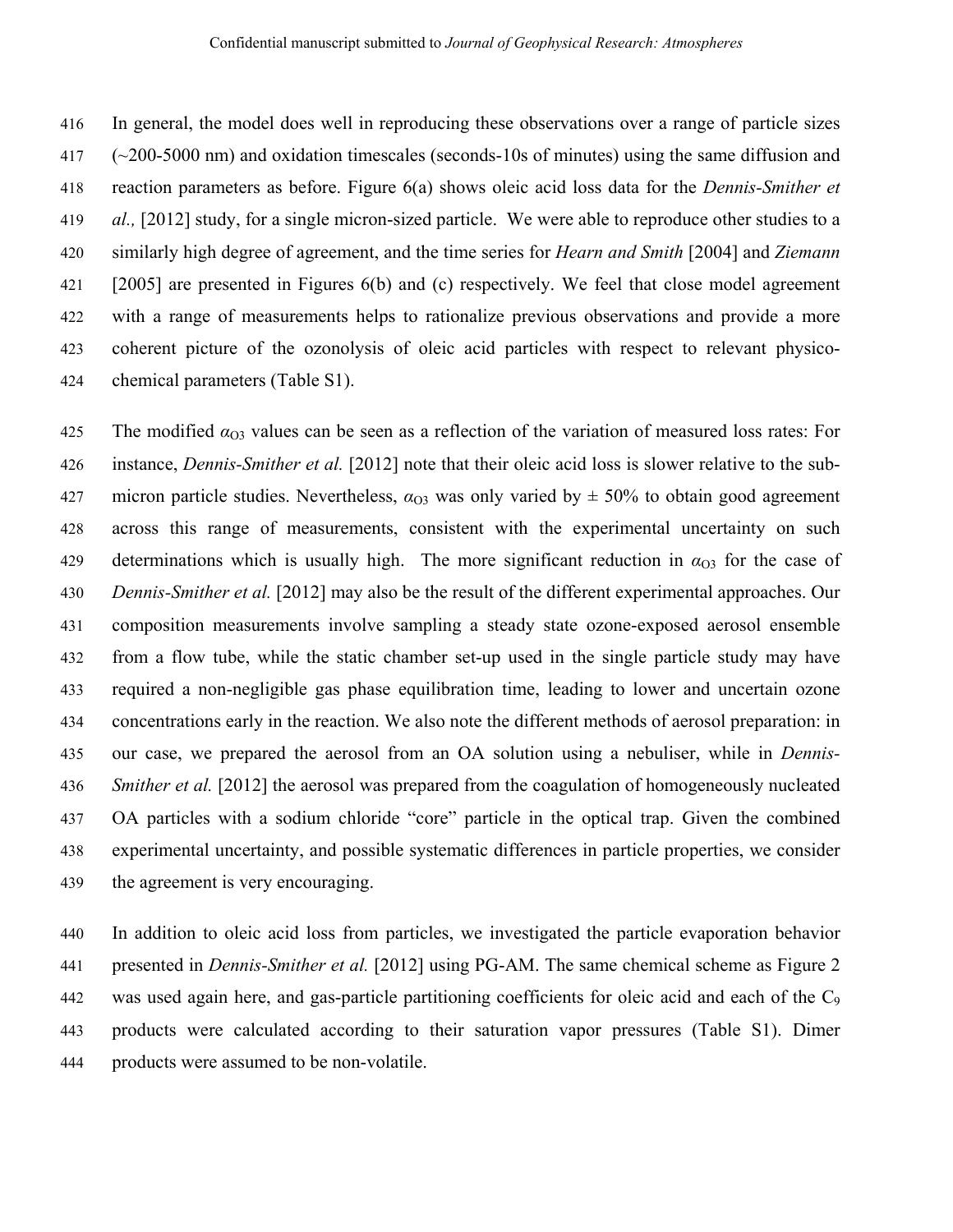445 The model captures the observed size changes over both short and long time scales. The small 446 initial increase in volume (Figure 6(d)), corresponding to only a few nanometers in radius, is 447 explained in the model by the formation of volatile products, particularly nonanal, whose initial 448 evaporation rate from the particle is lower than its production rate. The consequence is an initial 449 build-up of particle-phase nonanal followed by evaporation on longer time scales (Figure  $6(e)$ ).



451 Figure 6: Model simulations compared with observations of oleic acid loss for (a) *Dennis-Smither et al.,*  452 [2012], (b) *Hearn et al.,* [2004] and (c) *Ziemann* [2005]. We also simulate the single particle volume 453 change of *Dennis-Smither et al.,* (d) at the start of ozonolysis and (e) over the experiment timescale. The 454 model parameters were as for the base case (Table S1) with changes according to the experiment-specific 455 parameters in Table 2. For the simulation in (b), precision and accuracy checks were turned off from 456 Mathematica's NDSolve routine to allow the model to execute. The experimental data in (c) were 457 obtained directly from P. Ziemann since the Figure presented in *Ziemann* [2005] contains a small error. 458 These data were offset in time to coincide with the simulated curve and account for the mixing period in 459 the chamber experiment.

460

450

461 The relatively slow initial evaporation of nonanal, despite its high vapor pressure, would be 462 reconciled by a small accommodation coefficient for nonanal and hence slow transfer out of the 463 particle.  $\alpha_{org} = 10^{-5}$  was used in the model, which also leads to the gradual evaporation of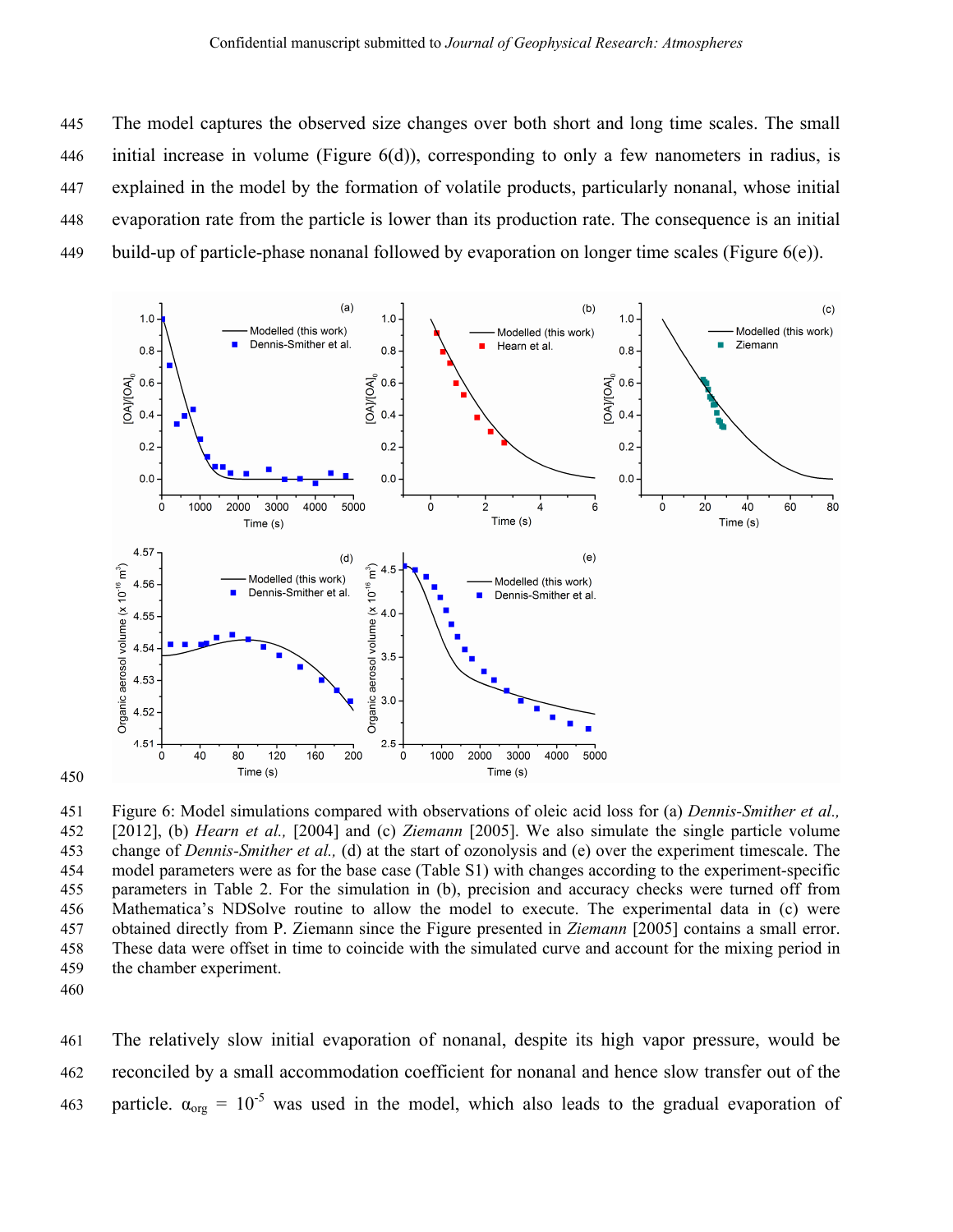464 nonanoic acid and 9-oxononanoic acid on long timescales after the OA was consumed. This is 465 consistent with the hypothesis of *Dennis-Smither et al.,* [2012] for their continuing particle 466 volume loss. Slow evaporation behaviour may also be a consequence of changes in diffusion 467 within the particle which are not considered in the model. *Hosny et al.,* [2016] observed that the 468 viscosity of oleic acid aerosol increased during ozonolysis, while *Lee et al.,* [2012] hypothesized 469 that an amorphous "crust" formed on the surface of arachidonic acid during ozonolysis, which 470 like oleic acid is an unsaturated, hydrophobic acid. *Dennis-Smither et al.,* [2012] observed a 471 longtime increase in the apparent refractive index retrieved from the evaporating droplet, 472 assuming the particle was homogeneous, even after the size had reached a steady value. This was 473 considered to indicate the possible slow relaxation in a concentration gradient within the particle 474 or a restructuring in particle morphology.

475 The magnitude of the modelled and measured evaporative losses are comparable over the course 476 of the reaction (Figure 6(e)). However, there is an overprediction of evaporation at short times 477 and slight underprediction at longer times. The model chemical scheme favors formation of 478 nonanal and azaleic acid from the initial cycloaddition reaction; adjusting this branching ratio 479 closer to 1:1 to favor more (semivolatile) nonanoic acid and 9-oxononanoic acid production 480 would reconcile these differences.

481 We revisit the ozonolysis mechanism to interpret some of the kinetic parameters derived from 482 this model analysis. Decomposition of the unstable primary ozonide (Figure 2(a)) forms the 483 initial functional groups (CI and aldehyde) in close proximity and oriented towards each other, 484 which may promote transient intermolecular interaction between the products. Furthermore, 485 previous studies have noted that the surrounding fatty acid medium is likely to be ordered into a 486 rod-like arrangement of molecules [*Iwahashi et al.*, 2000] owing to the propensity for oleic acid 487 to form hydrogen-bonded acid pairs. These geometric constraints may lead to formation of a 488 "caged" CI-aldehyde complex.

489 In such a scenario, the CI encounters a high effective aldehyde concentration immediately, 490 whereas other bimolecular reactions require CI reorientation and diffusion. This is a plausible 491 explanation for the much larger 9-ON sink  $(k_c)$  than for the other  $C_9$  products  $(k_b)$ . However, CI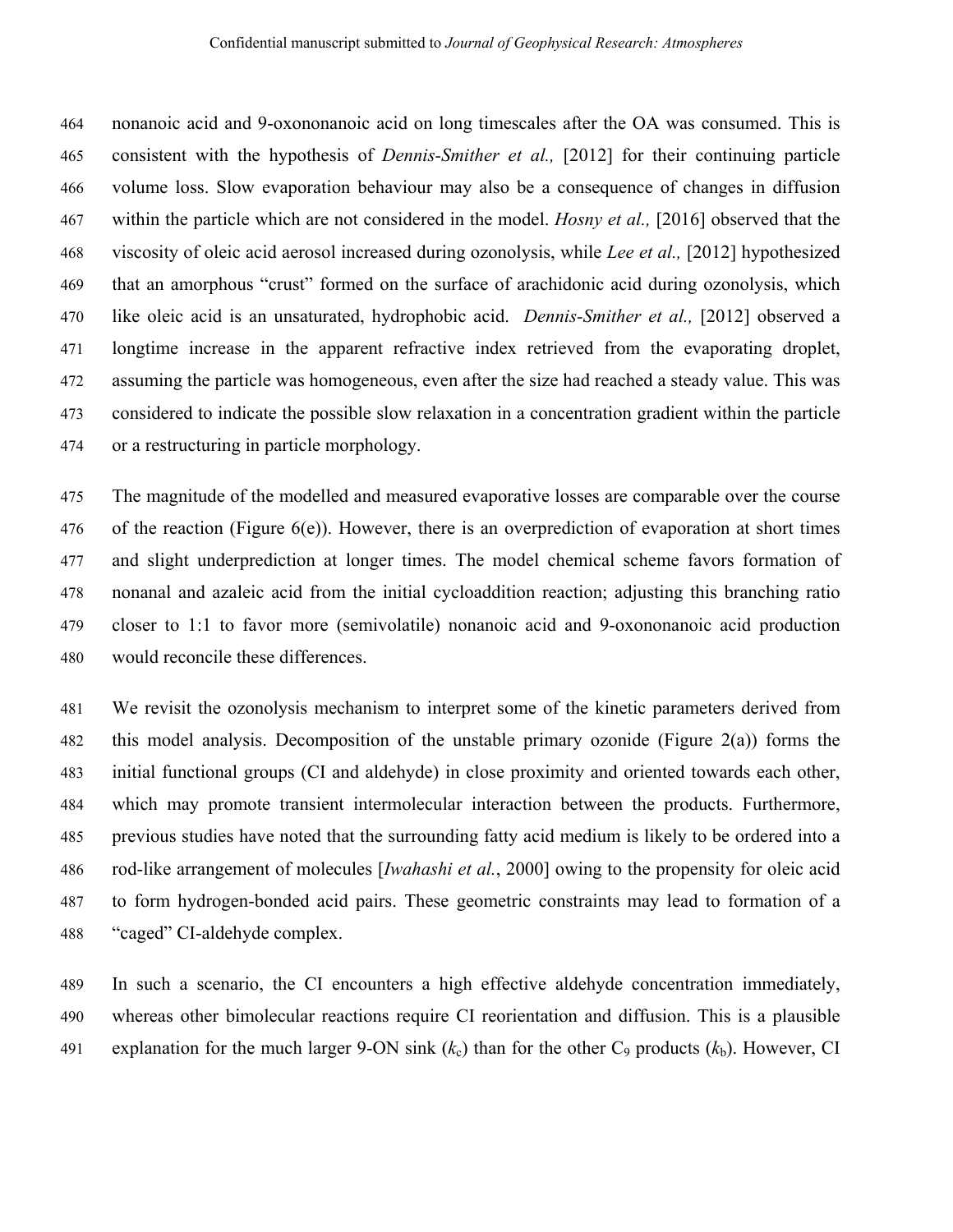492 escape must occur to some extent, to explain the latter hydroperoxide products and also 493 secondary ozonides produced by cross reactions from two ozonolysis events, such as *m/z* 359.

494 The slow evaporation of nonanal, represented in the model by a small mass accommodation 495 coefficient, could also be a consequence of restricted escape from such a "caged" geometry. 496 Using a larger value for accommodation ( $\alpha_{\text{nonanal}} \sim 0.1$ ) would require a lifetime for the complex 497 on the order of 10s of seconds to explain the evaporation data. This would appear to be long for a 498 transient complex, possibly suggesting a role for decomposition of initial products (such as 499 oligomers) to yield nonanal, as hinted at by the dimer "sink" reaction discussed in Figure 5(d). 500 Ultimately, however, the available data do not permit us to distinguish between these hypotheses.

501

#### 502 **4.2. Comparison with other modelling studies**

503 Utilizing a detailed model can provide insight into aerosol processes as demonstrated in the 504 sections above. However, it is important to recognize that the model requires appropriate and 505 physically realistic constraints, specifically in terms of the input parameters used to represent 506 reaction, diffusion and interfacial transport. Our preference is to fix as many of the parameters as 507 possible based on literature values, either from experiment or theory. Fortunately, for the oleic 508 acid-ozone system, a relatively large quantity of relevant parametric data are available and 509 consequently few parameters were optimized by comparison with experimental data. We find 510 that the parameters reported in Table S1 can adequately describe experimental observations 511 within combined experimental and parametric uncertainties.

512 Similar "fixed parameter" case studies have also proven successful in detailed modelling by 513 *Shiraiwa et al.* [2010] and *Houle et al.,* [2015] for heterogeneous aging of organic aerosols. An 514 alternative approach which samples more of the model parameter space by globally optimising 515 parameter sets with respect to experimental aerosol measurements has been reported recently 516 [*Berkemeier et al.*, 2016]. This approach may be particularly useful if important parameters are 517 not readily available from the literature for the system of interest. *Berkemeier et al.,* [2016] point 518 out that large experimental data sets are required to adequately constrain degrees of freedom in 519 the model, but we note that even for a relatively well studied system such as the reactive uptake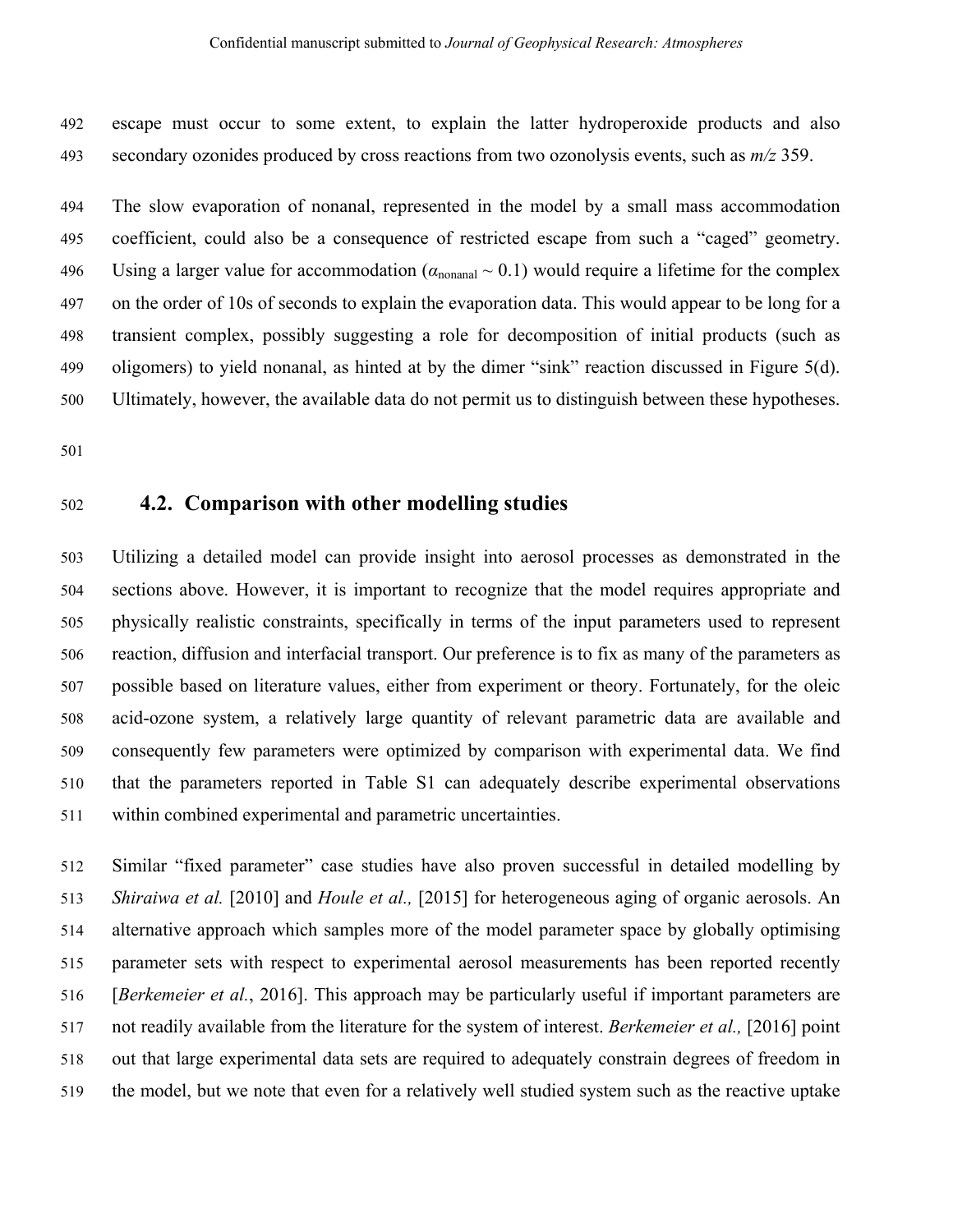520 of ozone to oleic acid particles, appreciable differences in key parameters such as  $k_{OA+O3}$  can 521 arise  $(k_{PG-AM}/k_{Hosnv} \sim 1500)$  [*Hosny et al.*, 2016]. Both approaches may help to assess and 522 constrain relevant physico-chemical aerosol parameters in future.

523

#### 524 Conclusions

525 The combination of measurement and modelling presented in this study represents an important 526 step forward in the detailed understanding of organic aerosol processes, especially for systems 527 such as the ozonolysis of oleic acid aerosol where competition between transport and reaction 528 determines the timescale for atmospheric processing.

529 The ability of EESI-MS to make aerosol kinetics measurements on a molecular level has been 530 demonstrated for the first time using the ozonolysis of oleic acid aerosol as a model system. 531 Useful quantitative information could be derived from the relative intensities of  $[M - H]$ <sup>-</sup> 532 reactant and product ions in the EESI mass spectra.

533 A process-level model was used to interpret these measurements and complementary 534 observations from previous studies. Differences in the measured appearance rates of ozonolysis 535 products were used to constrain the relative rates of secondary reactions in the particles. We 536 concluded that the lifetime of Criegee intermediates in the particle was short with respect to 537 isomerization, but that a significant sink for CIs may involve secondary ozonide formation 538 through reaction with the aldehyde group of 9-ON. The reaction between oleic acid and ozone 539 was found to occur in a near-surface layer, in good agreement with experimental studies.

540 Model performance was further assessed by comparison to other studies with large differences in 541 timescales, ozone concentrations and particle sizes. Chemical and evaporative changes were both 542 reproduced well. Significantly, the chemical insight provided by the new product measurements 543 was used to construct a model chemical mechanism able to successfully explain independent 544 measurements of the evolving particle size. Comparing to multiple experimental observables 545 both improves confidence in the model performance and strengthens the conclusions of 546 experimental work.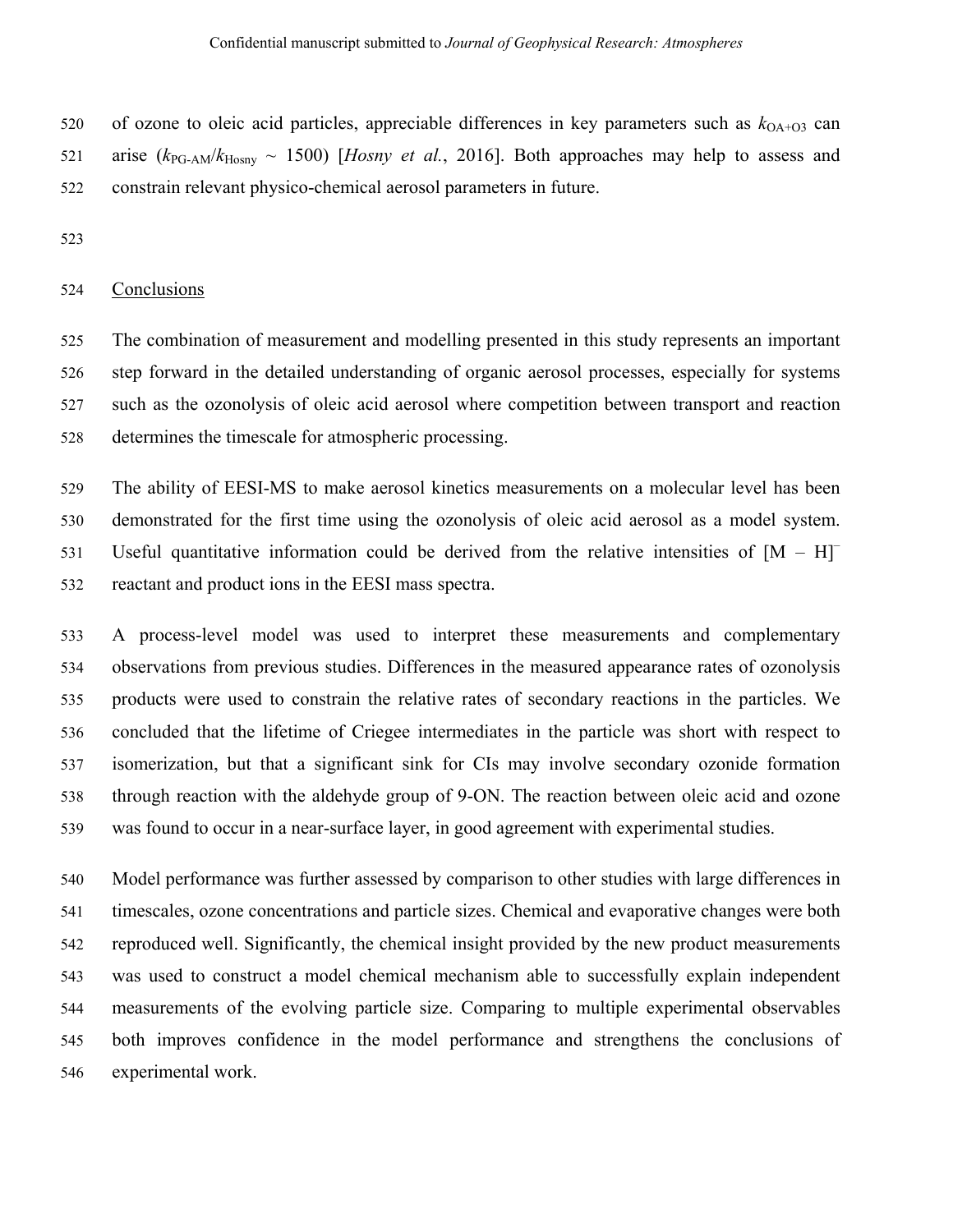547 The difficulty of interrogating the kinetics of reactive intermediates in particles was 548 demonstrated in this study. This represents an ongoing challenge for the organic aerosol 549 community. Including a mechanism for CI reactions in the model allowed relative rates (e.g.  $k_c/k_a$  to be assessed and represents a useful starting point. However, since the rate determining 551 step for product formation was the initial ozone-alkene cycloaddition, absolute rates of CI 552 reactions could not be determined. In addition, there are inherent limits to process modelling 553 based on the unavailability or uncertainty of relevant physical parameters for the system under 554 study. Nevertheless, our methodology provides insight into the kinetic regimes and chemical 555 changes associated with organic aerosol aging, and these issues will be addressed in future 556 studies.

557

#### 558 Acknowledgements

559 This work was supported by the European Research Council (ERC starting grant 279405 and the

560 ERC Atmospheric Chemistry Climate Interactions (ACCI) project). We thank the Reviewers for

561 insightful and constructive feedback on the manuscript. Data may be obtained from the

562 University of Cambridge Data Repository at https://doi.org/10.17863/CAM.7996 (Note: This

- 563 placeholder link will be activated as required).
- 564

#### 565 References

- 566 Al-Kindi, S., F. D. Pope, D. C. Beddows, W. J. Bloss, and R. M. Harrison (2016), Size dependent chemical ageing 567 of oleic acid aerosol under dry and humidified conditions, *Atmos. Chem. Phys. Discuss.*, 1–44, 568 doi:10.5194/acp-2016-230.
- 569 Barsanti, K. C., and J. F. Pankow (2005), Thermodynamics of the formation of atmospheric organic particulate 570 matter by accretion reactions - 2. Dialdehydes, methylglyoxal, and diketones, *Atmos. Environ.*, *39*(35), 6597– 571 6607, doi:10.1016/j.atmosenv.2005.07.056.
- 572 Barsanti, K. C., and J. F. Pankow (2006), Thermodynamics of the formation of atmospheric organic particulate 573 matter by accretion reactions-Part 3: Carboxylic and dicarboxylic acids, *Atmos. Environ.*, *40*(34), 6676–6686, 574 doi:10.1016/j.atmosenv.2006.03.013.
- 575 Berkemeier, T., A. J. Huisman, M. Ammann, M. Shiraiwa, and T. Koop (2013), and heterogeneous reactions in 576 atmospheric aerosols and clouds : a general classification scheme, , 6663–6686, doi:10.5194/acp-13-6663- 577 2013.

<sup>578</sup> Berkemeier, T., S. S. Steimer, U. K. Krieger, T. Peter, U. Pöschl, M. Ammann, and M. Shiraiwa (2016), Ozone 579 uptake on glassy, semi-solid and liquid organic matter and the role of reactive oxygen intermediates in 580 atmospheric aerosol chemistry, *Phys. Chem. Chem. Phys.*, *18*(18), 12662–12674, doi:10.1039/C6CP00634E.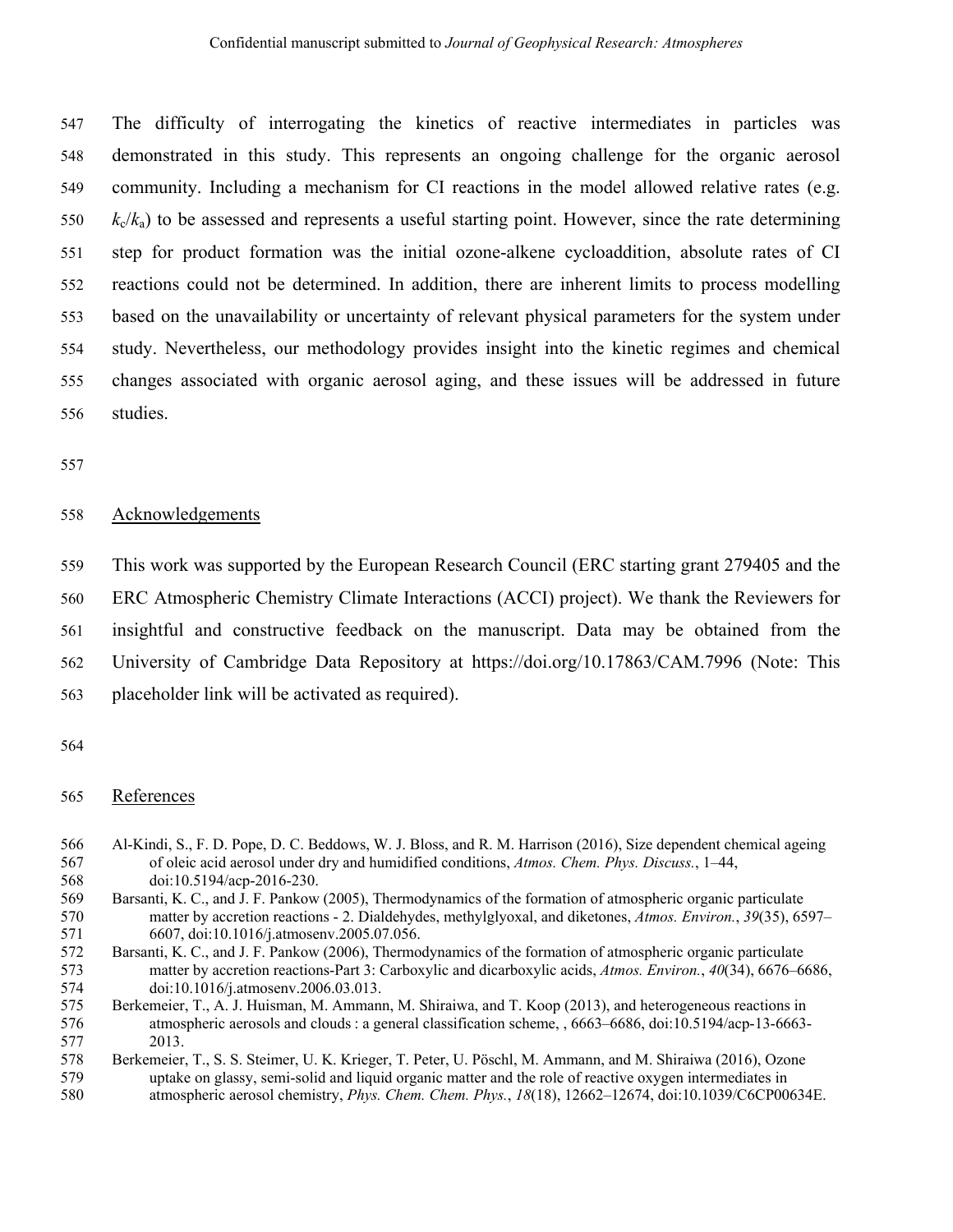- 581 Boucher, O. et al. (2013), Clouds and Aerosols, in *Climate Change 2013: The Physical Science Basis. Contribution*  582 *of Working Group I to the Fifth Assessment Report of the Intergovernmental Panel on Climate Change*, edited 583 by T. F. Stocker, D. Qin, G.-K. Plattner, M. Tignor, S. K. Allen, J. Boschung, A. Nauels, Y. Xia, V. Bex, and 584 P. M. Midgley.
- 585 Carey, F. A., and R. J. Sundberg (2008), *Advanced Organic Chemistry*, Fifth Edit., Springer.
- 586 Dennis-Smither, B. J., R. E. H. Miles, and J. P. Reid (2012), Oxidative aging of mixed oleic acid/sodium chloride 587 aerosol particles, *J. Geophys. Res. Atmos.*, *117*(20), 1–13, doi:10.1029/2012JD018163.
- 588 Gallimore, P. J., and M. Kalberer (2013), Characterizing an extractive electrospray ionization (EESI) source for the 589 online mass spectrometry analysis of organic aerosols, *Environ. Sci. Technol.*, *47*(13), 7324–31, 590 doi:10.1021/es305199h.
- 591 Geletneky, C., and S. Berger (1998), The Mechanism of Ozonolysis Revisited by 17O-NMR Spectroscopy, 592 *European J. Org. Chem.*, (8), 1625–1627, doi:10.1002/(SICI)1099-0690(199808)1998:8<1625::AID-593 EJOC1625>3.0.CO;2-L.
- 594 Griffiths, P. T., C. L. Badger, R. A. Cox, M. Folkers, H. H. Henk, and T. F. Mentel (2009), Reactive uptake of 595 N2O5 by aerosols containing dicarboxylic acids. Effect of particle phase, composition, and nitrate content, *J.*  596 *Phys. Chem. A*, *113*(17), 5082–5090, doi:10.1021/jp8096814.
- 597 Hearn, J. D., and G. D. Smith (2004), Kinetics and Product Studies for Ozonolysis Reactions of Organic Particles 598 Using Aerosol CIMS †, *J. Phys. Chem. A*, *108*(45), 10019–10029, doi:10.1021/jp0404145.
- 599 Hearn, J. D., A. J. Lovett, and G. D. Smith (2005), Ozonolysis of oleic acid particles: evidence for a surface reaction 600 and secondary reactions involving Criegee intermediates., *Phys. Chem. Chem. Phys.*, *7*(3), 501–11.
- 601 Hosny, N. A. et al. (2016), Direct imaging of changes in aerosol particle viscosity upon hydration and chemical 602 aging, *Chem. Sci.*, *7*, 1357–1367, doi:10.1039/C5SC02959G.
- 603 Houle, F. A., W. D. Hinsberg, and K. R. Wilson (2015), Oxidation of a model alkane aerosol by OH radical: the 604 emergent nature of reactive uptake., *Phys. Chem. Chem. Phys.*, *17*(6), 4412–4423, doi:10.1039/c4cp05093b.
- 605 Iwahashi, M., Y. Kasahara, H. Matsuzawa, K. Yagi, K. Nomura, H. Terauchi, Y. Ozaki, and M. Suzuki (2000), Self-606 Diffusion , Dynamical Molecular Conformation , and Liquid Structures of n-Saturated and Unsaturated Fatty 607 Acids, *J Phys Chem B*, *104*, 6186–6194.
- 608 Katrib, Y., S. T. Martin, H.-M. Hung, Y. Rudich, H. Zhang, J. G. Slowik, P. Davidovits, J. T. Jayne, and D. R. 609 Worsnop (2004), Products and Mechanisms of Ozone Reactions with Oleic Acid for Aerosol Particles Having 610 Core-Shell Morphologies, *J. Phys. Chem. A*, *108*, 6686–6695.
- 611 Keyser, L. F. (1984), High-Pressure Flow Kinetics. A Study of the OH + HCl Reaction from 2 to 100 torr, *J. Phys.*  612 *Chem.*, *88*(20), 4750–4758.
- 613 Kroll, J. H., and J. H. Seinfeld (2008), Chemistry of secondary organic aerosol: Formation and evolution of low-614 volatility organics in the atmosphere, *Atmos. Environ.*, *42*(16), 3593–3624, 615 doi:10.1016/j.atmosenv.2008.01.003.
- 616 Lee, J. W. L., V. Carrascón, P. J. Gallimore, S. J. Fuller, A. Björkegren, D. R. Spring, F. D. Pope, and M. Kalberer 617 (2012), The effect of humidity on the ozonolysis of unsaturated compounds in aerosol particles, *Phys. Chem.*  618 *Chem. Phys.*, *14*(22), 8023–31, doi:10.1039/c2cp24094g.
- 619 Liggio, J., and S. M. Li (2006), Reactive uptake of pinonaldehyde on acidic aerosols, *J. Geophys. Res. Atmos.*, 620 *111*(24), 1–12, doi:10.1029/2005JD006978.
- 621 McNeill, V. F., J. L. Woo, D. D. Kim, A. N. Schwier, N. J. Wannell, A. J. Sumner, and J. M. Barakat (2012), 622 Aqueous-phase secondary organic aerosol and organosulfate formation in atmospheric aerosols: A modeling 623 study, *Environ. Sci. Technol.*, *46*, 8075–8081, doi:10.1021/es3002986.
- 624 Mochida, M., K. Yasuyuki, K. Kawamura, Y. Nojiri, and K. Suzuki (2002), Fatty acids in the marine atmosphere: 625 Factors governing their concentrations and evaluation of organic films on sea-salt particles, *J. Geophys. Res.*, 626 *107*(D17), 4325, doi:10.1029/2001JD001278.
- 627 Mochida, M., Y. Katrib, J. T. Jayne, D. R. Worsnop, and S. T. Martin (2006), The relative importance of competing 628 pathways for the formation of high-molecular-weight peroxides in the ozonolysis of organic aerosol particles, 629 *Atmos. Chem. Phys. Discuss.*, *6*(4), 7137–7176, doi:10.5194/acpd-6-7137-2006.
- 630 Morris, J. W., P. Davidovits, J. T. Jayne, J. L. Jimenez, Q. Shi, C. E. Kolb, and D. R. Worsnop (2002), Kinetics of 631 submicron oleic acid aerosols with ozone : A novel aerosol mass spectrometric technique, , *29*(9), 3–6.
- 632 Murphy, D. M., D. J. Cziczo, K. D. Froyd, P. K. Hudson, B. M. Matthew, A. M. Middlebrook, R. E. Peltier, A.
- 633 Sullivan, D. S. Thomson, and R. J. Weber (2006), Single-particle mass spectrometry of tropospheric aerosol 634 particles, *J. Geophys. Res.*, *111*, D23S32, doi:10.1029/2006JD007340.
- 635 Noziere, B. et al. (2015), The Molecular Identification of Organic Compounds in the Atmosphere: State of the Art 636 and Challenges, *Chem. Rev.*, *115*(10), 3919–3983, doi:10.1021/cr5003485.